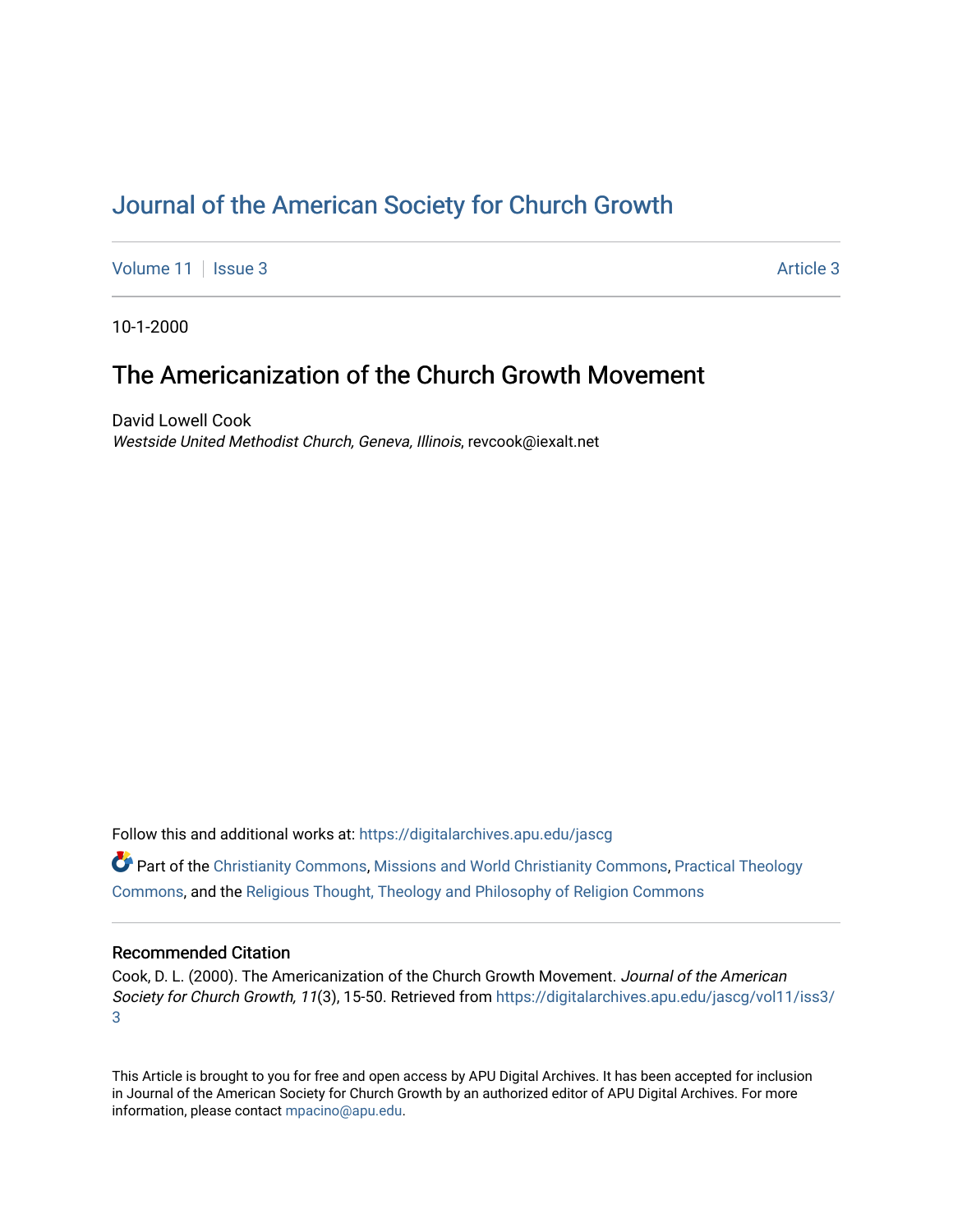# David Lowell Cook

#### Introduction

In the fall of 1972 a small group of church leaders, a retired missionary, and an upcoming missiologist gathered to study missionary principles with a twist—apply those principles to the American milieu. The results of this inauspicious class became the genesis of the Americanization of the Church Growth Movement, a movement that exerted a powerful influence on American religious institutions. According to the prominent church consultant, Lyle Schaller, the most momentous development on the American religious scene during "the 1970s was the emergence of the church growth movement."<sup>1</sup>

# Genesis of the Church Growth Movement

#### Beginnings

Church growth was born on the mission field during the mid-1930s in response to the question: "How do people become Christians?" For years missionaries in India had experienced success reaching the untouchables through "mass movements," a phenomenon later called "people movements." At the 1928 session of the India National Christian Council (NCC), members hotly debated "mass movements." The opposition shouted: "These [are] giving Christianity the name of an Untouchable religion . . . All such untouchable movements ought to be immediately stopped!"2 At the counsel of missionary leader John R.

Journal of the American Society for Church Growth, Fall 2000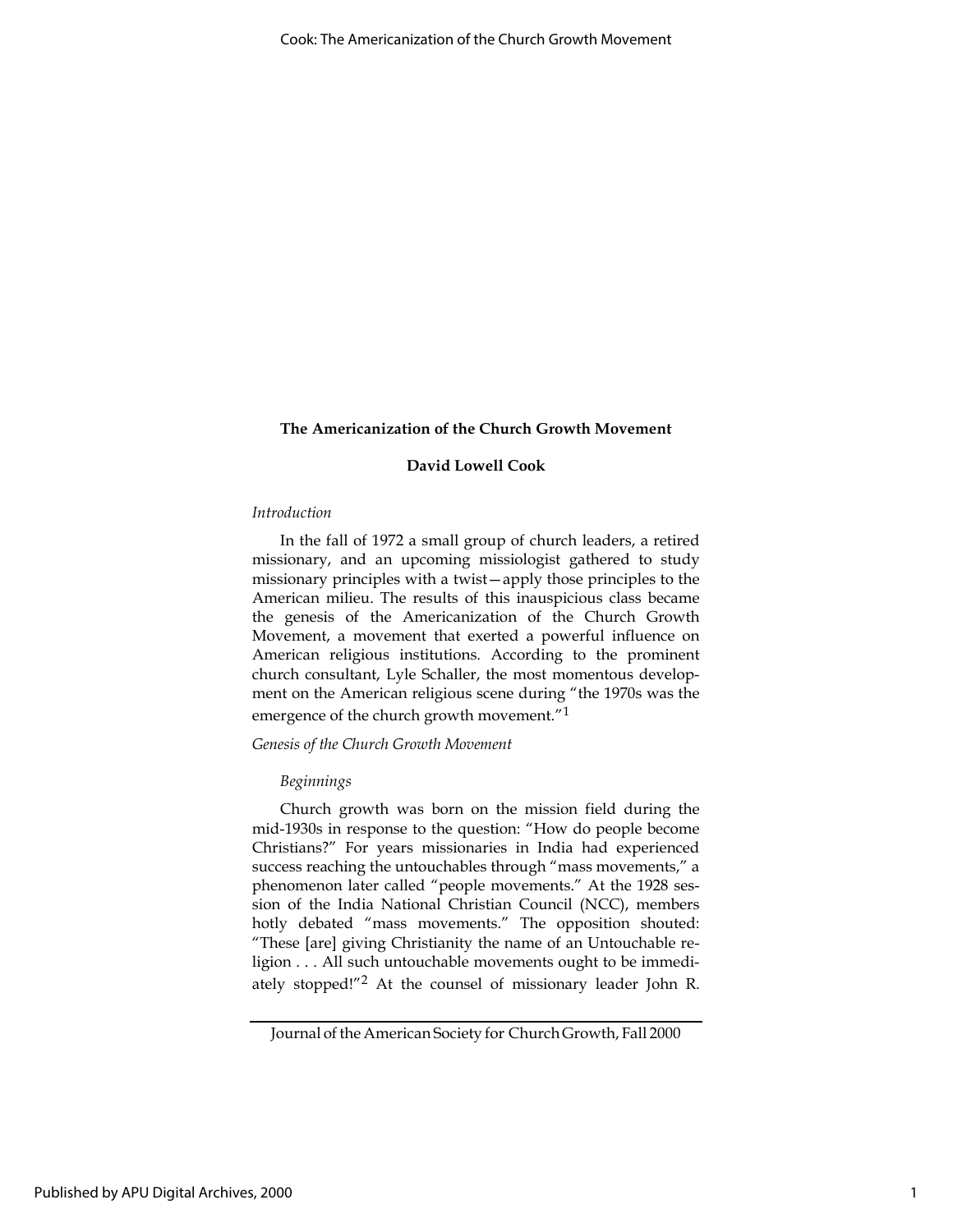Mott, the NCC commissioned extensive research on people movements. For three-and-a-half years the Methodist missionary J. Waskom Pickett used sophisticated research instruments to gather data on people movements. He published the findings of this effort results in his landmark book, Christian Mass Movements in India. 3

Pickett's book profoundly influenced career missionary Donald Anderson McGavran. Early in his career McGavran was awakened by the sterility of Indian missions to an evangelical motivation and commitment to evangelism. Convinced that the purpose of Christian missions should be to make disciples rather than merely engage in humanitarian works, McGavran responded to Pickett's positive findings on people movements by proclaiming: "There has come a book sent by God, and its name is Christian Mass Movements in India."<sup>4</sup>

#### Church Growth Foundation Established

Pickett's findings also motivated the NCC to establish a Mass Movement Committee in 1935. McGavran chaired the committee, which was host to a conference led by Pickett on people movements. Following the conference, McGavran accompanied Pickett who was conducting additional field research in mid-India. Unable to complete the work, Pickett advised McGavran: "You have been accompanying me and seeing what I do. I have to go now. You carry on similar investigations in the three remaining areas."5

Pickett's basic insights and field research methods constructed the foundation upon which the Church Growth Movement was built.<sup>6</sup> Whereas, Pickett applied his principles and methodology only to India, McGavran's genius refined and universalized Pickett's foundational contributions. Years later, after he was recognized as the "Father of the Church Growth Movement," McGavran acknowledged Pickett's seminal contributions:

I neither invented church growth nor am solely responsible for it. Indeed, I owe my interest to a great Methodist Bishop, Jarrell Waskom Pickett. In 1934, he kindled my concern that the church grow. I lit my candle at his fire.7

Thus McGavran began a quest to answer several questions:

Journal of the American Society for Church Growth, Fall 2000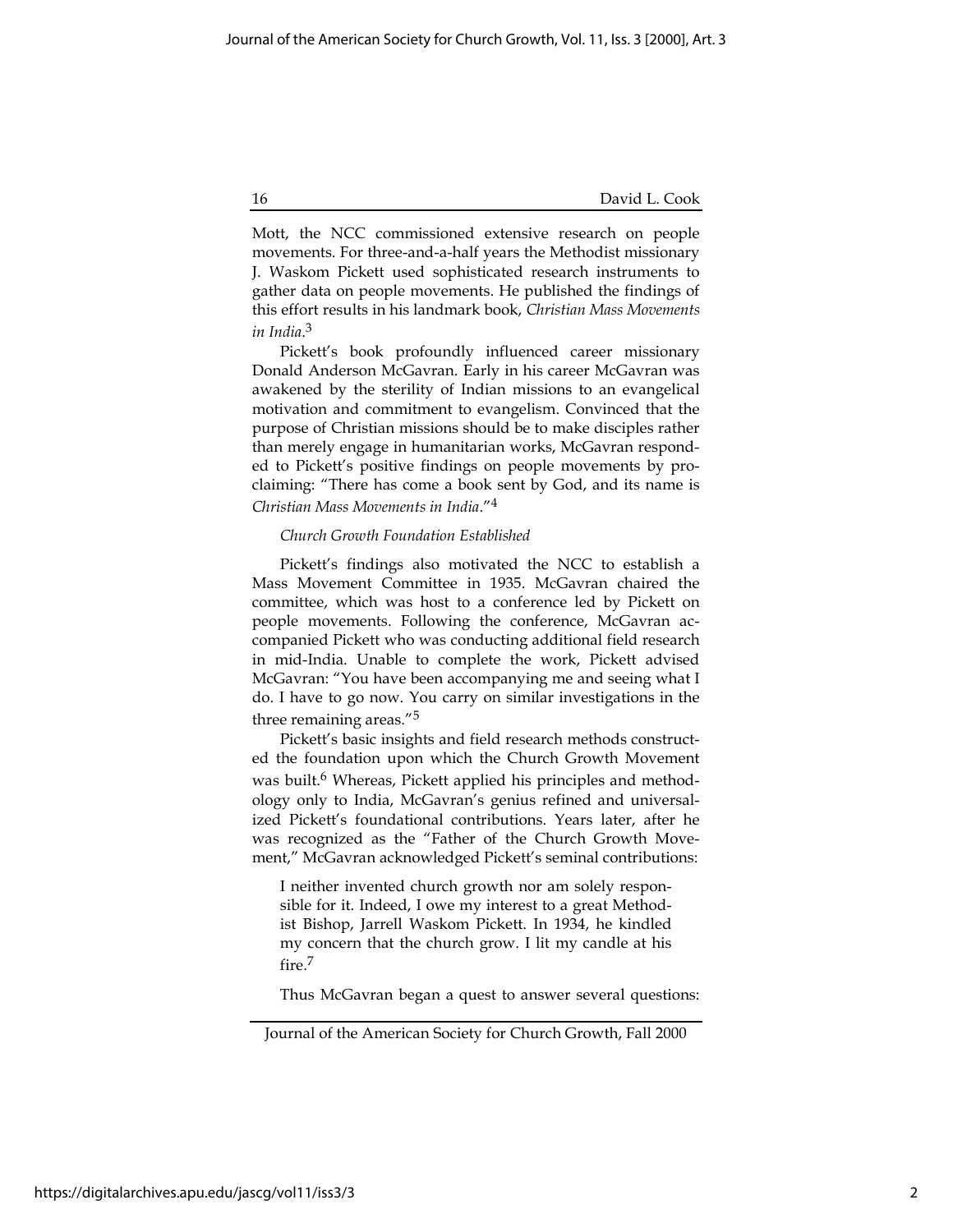"What are the causes of church growth where it is occurring?" "What are the barriers that prevent growth?" "What principles can be taught leaders who desire their churches to be more effective in evangelical outreach and display?"8

During the years from 1936 to 1954 McGavran continued to refine and universalize his church growth insights as "reproducible principles" of how the gospel spreads. After years as an educator, evangelist, church planter, and mission executive, McGavran retired to a jungle hut to commit his earliest insights about "how people become Christian" in the manifesto, The Bridges of God.<sup>9</sup> Convinced that The Bridges of God represented a revolution in missions, McGavran was not content to simply let it come into its own forty years later. "If it takes a quarter that long to become effective," he believed, "priceless opportunities will be permanently lost."10

McGavran's decision marked the beginning of a creative period for him as he traveled worldwide researching, verifying, and testing his church growth hypothesis. He taught ministerial students about missions and continued to write about church growth, making his first systematic attempt in 1959 to delineate church growth principles in How Churches Grow. By the late 1950s McGavran's ideas were creating a stir in the world of missions, but teaching ministerial candidates had proved unsatisfying for him. Convinced that the only way to reform the practice of missions was to teach career missionaries church growth, McGavran began exploring the establishment of an institute of church growth.

#### Institute of Church Growth

On 1 January 1961, the "Institute of Church Growth" (ICG) opened its doors on the Eugene, Oregon, campus of Northwest Christian College. Classes met on the third floor of the library around a large oak table and averaged eight students yearly. Most of the sixty-one students were career missionaries who represented diverse denominations and mission affiliations. The curriculum depended heavily on research conducted by ICG students and resulted in several church growth case studies being published.

During the early 1960s McGavran exchanged correspondence with World Council of Churches (WCC) leadership, seeking

Journal of the American Society for Church Growth, Fall 2000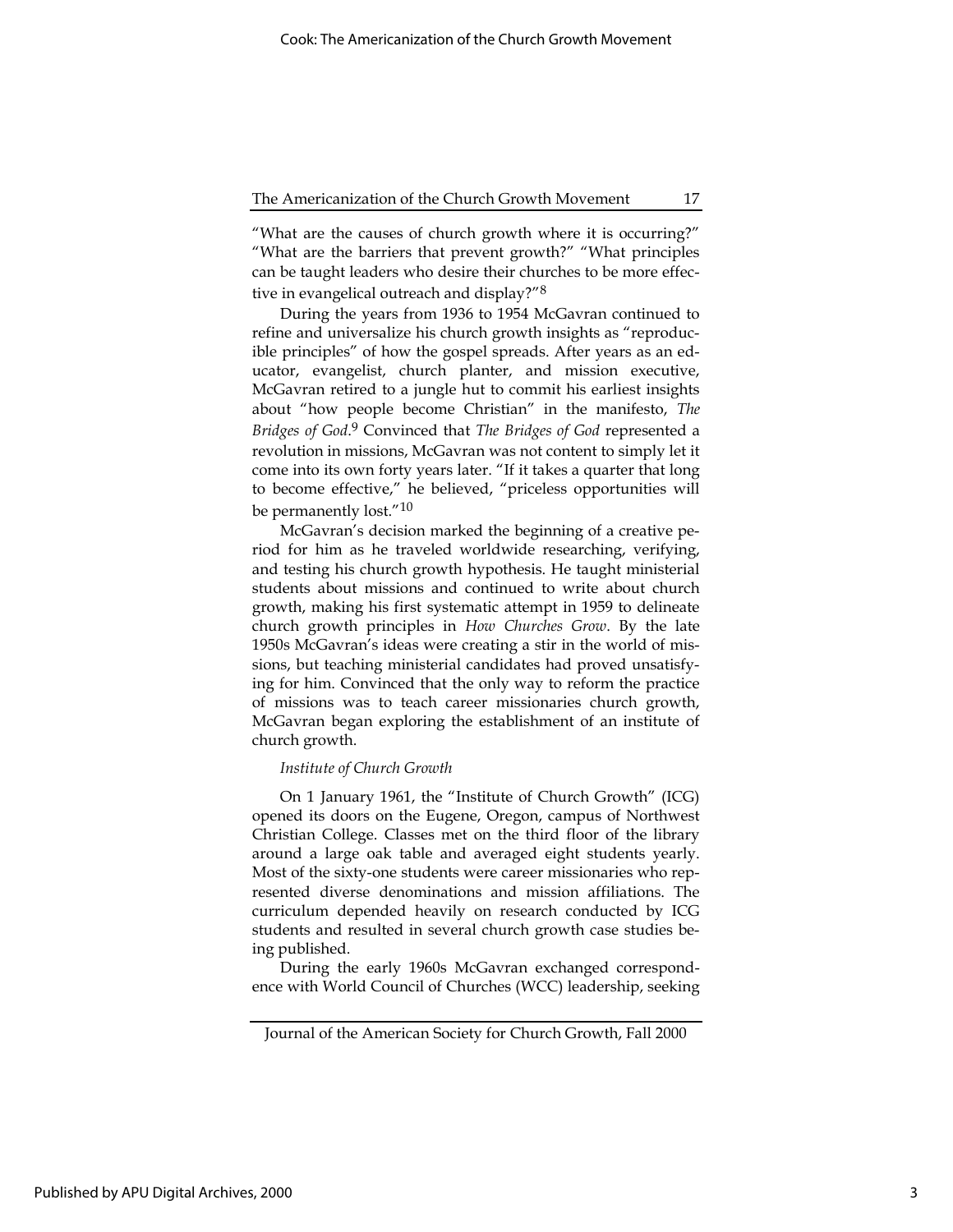to influence its direction toward a more evangelical version of missions. WCC leadership seriously looked at church growth, reading with interest McGavran's books, articles, and letters. Amazingly, until late 1964, the ICG seemed to have more potential of being identified with the Ecumenical Movement than with evangelicalism, yet it was evangelicals who most readily received McGavran and his church growth ideas.11

By late 1964 financial concerns and McGavran's mandatory 1965 retirement painted an ominous picture for the ICG. However, unanticipated future possibilities opened for the ICG when Fuller Theological Seminary appointed a committee to investigate the establishment of a school of mission. When a survey of Fuller graduates revealed that Donald McGavran was the mission leader most influencing them, the committee began focusing attention on McGavran and the Institute of Church Growth.<sup>12</sup> Thus, in the spring of 1965, Fuller Theological Seminary extended an invitation to Donald McGavran to move the ICG to Pasadena, California and become the founding dean of the School of World Mission and Institute of Church Growth.

Throughout the 1960s the Church Growth Movement grew in scope and influence, especially among evangelicals: Evangelicals provided most of the students, first to the ICG, then to Fuller's School of World Mission (SWM). In 1964, Overseas Crusades began publishing the Church Growth Bulletin, a sixteenpage bimonthly newsletter which was mailed out to over twelve hundred prominent missionary leaders. Further growth for the movement came in 1969 when SWM faculty member Ralph Winter founded the William Carey Library, which published many theretofore unpublished church growth books. Additional church growth book distribution came through the Church Growth Book Club which offered a 40 percent discount to club members in each issue of the Church Growth Bulletin. By 1970, when McGavran's magnum opus Understanding Church Growth was published, the Church Growth Movement and the School of World Mission and Institute for Church Growth were firmly established in the evangelical mainstream.

#### The Americanization of the Church Growth Movement

Before 1972 the focus for church growth was upon overseas missions exclusively, as McGavran sought to reform Christian

Journal of the American Society for Church Growth, Fall 2000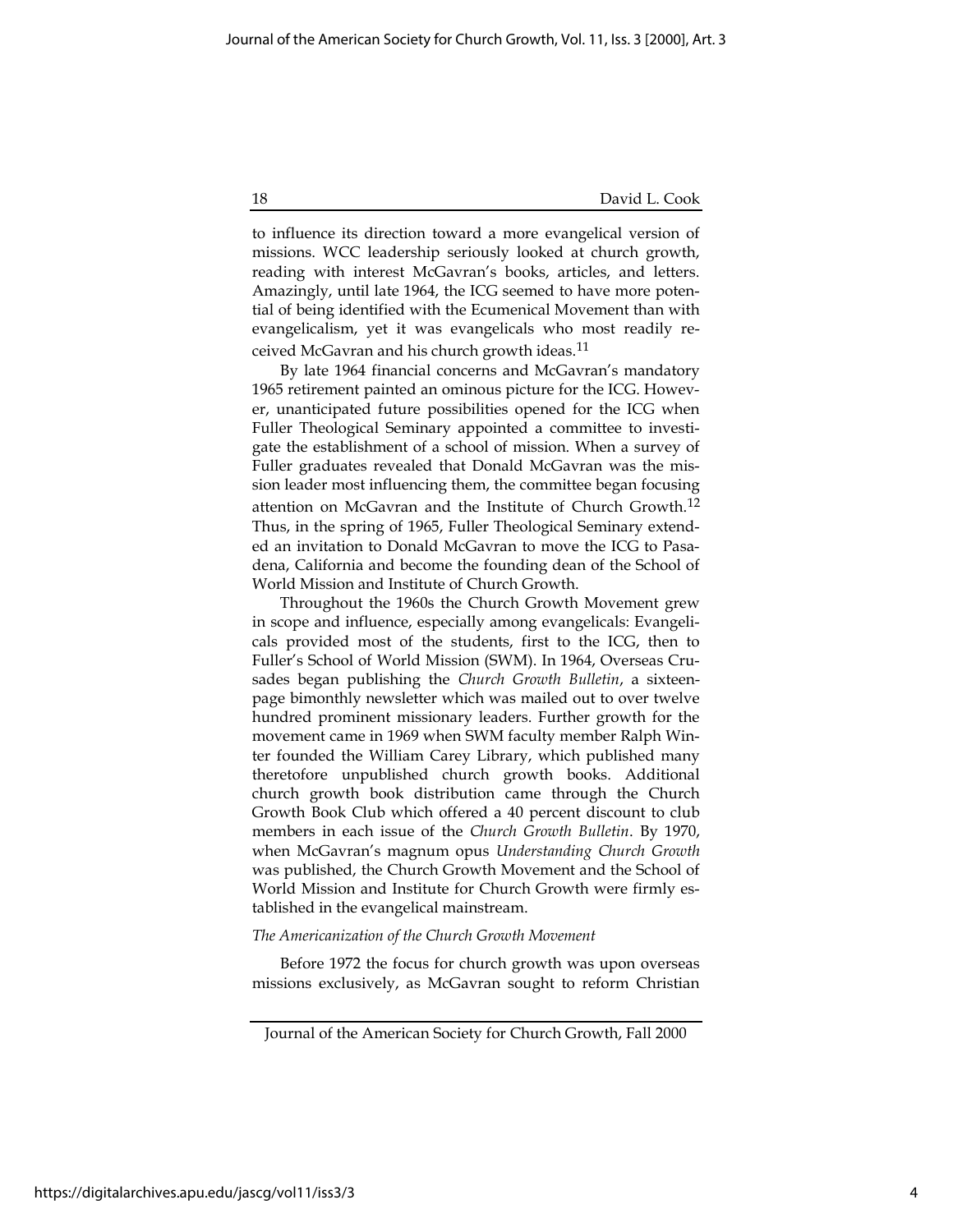missions. Consequently, McGavran's missionary experience and the development of the movement within the School of World Mission almost precluded the application for church growth to North America. During the 1950s McGavran's ministerial students had often remarked, "Your principles also apply in America." "Yes, they do," he would reply, "but how they apply you will have to work out."<sup>13</sup> In 1963 he had explored establishing an American branch at the Institute of Church Growth but plans did not materialize when funding fell short. Finally, in 1972 when McGavran and Wagner taught American church leaders church growth principles for the first time, the focus for church growth was successfully expanded to include North America also.

The impetus for the Americanization of the Church Growth Movement occurred when Chuck Miller, a staff pastor at Pasadena's Lake Avenue Congregational Church, remarked to SWM faculty member Peter Wagner, "I would like to learn church growth thinking, so that I can be all that God wants me to be." Wagner replied, "You can't do that . . . Because you haven't been in the Third World for three years and Dr. McGavran does not want to do the American scene." However, when Wagner arranged a closed-door session with the SWM faculty to consider the proposal the members laughed, saying, "We have always laughed because we proud Americans call it [baseball] the World Series and now we call it the School of World Mission—but of course folks in the United States can't get in." Then they added, "The key will be how Dr. McGavran responds." Upon hearing Miller's proposal, McGavran readily agreed, saying, "I don't see why we can't do this."14 Wagner then invited McGavran to team-teach a class with him on church growth to American church leaders.

During the fall of 1972 a group of eighteen area ministers and lay people met at the Lake Avenue Congregational Church from seven to nine Tuesday mornings for the class. The curriculum was comprised of McGavran's Understanding Church Growth and Wagner's Frontiers of Mission Strategy. Following a brief lecture by either McGavran or Wagner, class members discussed the chapters and made application to their churches. One class member, Phil Goble, recalled how McGavran went through Understanding Church Growth chapter by chapter, "like the Bible," underlining key passages and then discussing the implications of

Journal of the American Society for Church Growth, Fall 2000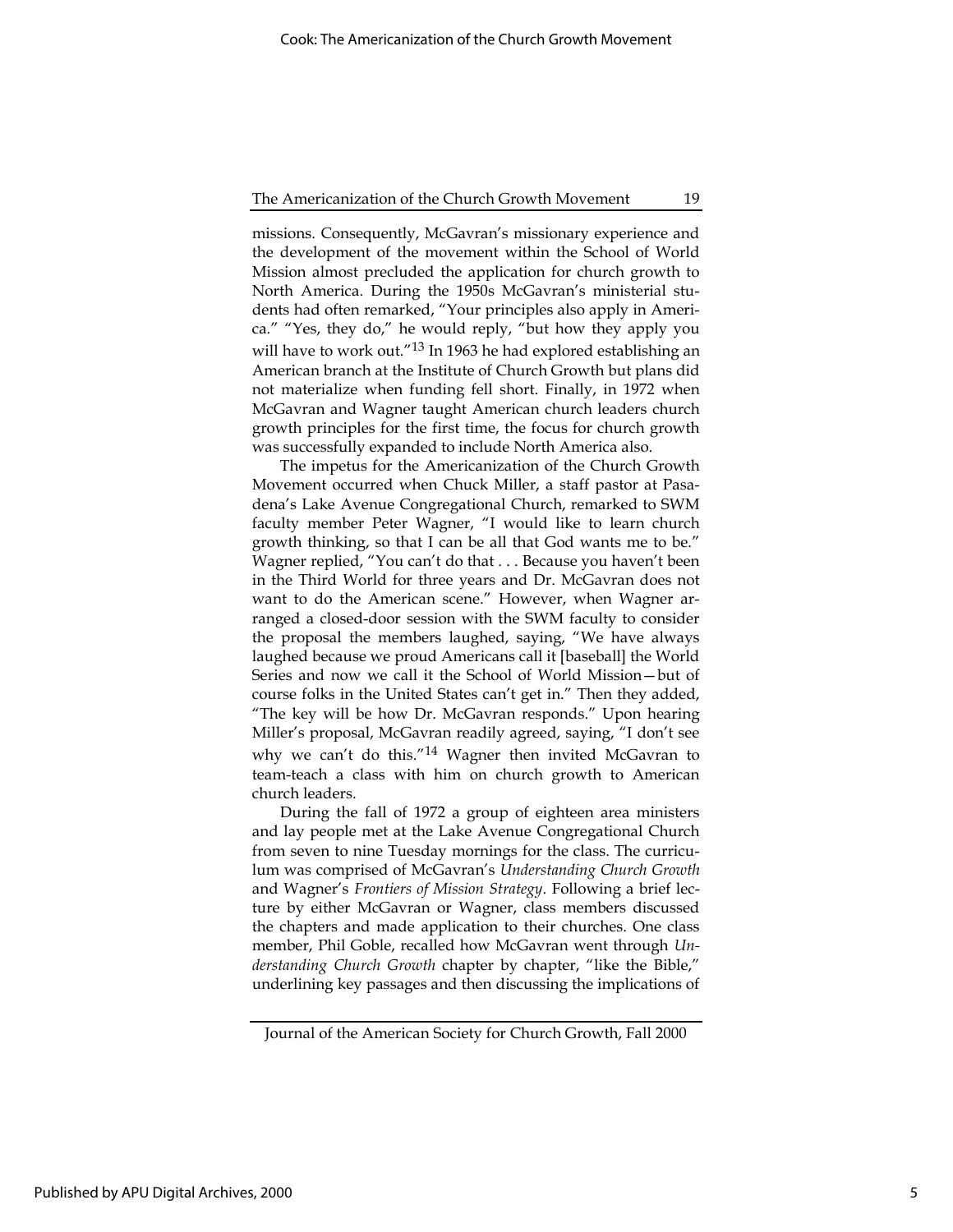each idea for the American Church. Definite plans for effective evangelism in the congregations represented comprised the last three class sessions.15

Excitement about American church growth ignited members of the class. Miller resigned his staff position to enroll in the School of World Mission and later led "Discipling Ministry Seminars," which integrated church growth principles.16 Phil Goble, concerned that Christian churches might misunderstand the needs of Messianic Jews, developed a creative model called "synagogue growth" for Jewish evangelism that incorporated church growth insights. This application excited McGavran who viewed the Messianic Jew movement as a people movement.<sup>17</sup> Win Arn, another member of the class, became so enamored of church growth that he resigned his job to found the Institute of American Church Growth. Peter Wagner began researching and teaching American church growth at Fuller. Although Donald McGavran continued to emphasize world missions, he too became involved in the Americanization of the movement. He taught a class called "Principles and Procedures in Church Growth" with Wagner, authored several significant American church growth books with Arn, and mentored an increasing number of church leaders who came to Fuller to study his theories. Perhaps McGavran made his most significant American church growth contribution in 1980 by fully revising Understanding Church Growth, on the back cover of which he referred to as "Americanized." Revision of the book incorporated many new insight from the Fuller SWM faculty, and American church growth pioneers C. Peter Wagner, Win Arn, and George Hunter.<sup>18</sup>

Peter Wagner and Win Arn quickly emerged as the most prominent American church growth leaders. Both played decisive roles in introducing, developing, spreading, and applying church growth principles to the North American Church. Whereas both Wagner and McGavran were academicians, focusing on teaching academic classes, Arn operated as a field consultant, teaching church growth via film media and seminars. Along with a former Quaker pastor named John Wimber, Wagner emerged as an innovator, wedding church growth principles to Pentecostal and charismatic models of evangelism.

Journal of the American Society for Church Growth, Fall 2000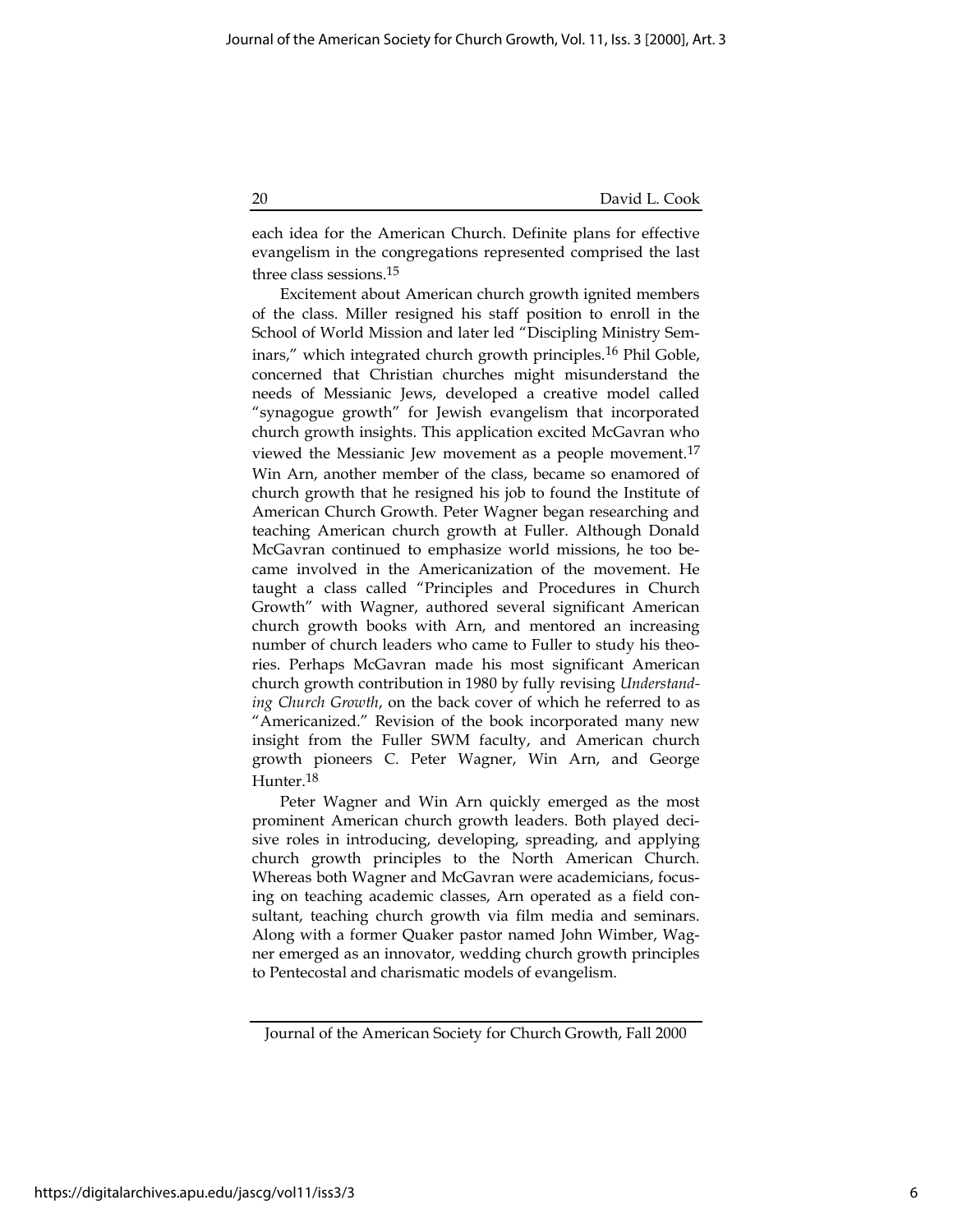# Peter Wagner

Peter Wagner's first reaction to The Bridges of God was negative because it was so different from anything he had learned about missions. When Fuller Seminary announced that McGavran was the SWM founding dean, Wagner was incredulous: "Why would they choose a person whom I considered so far off-center to start a School of World Mission?"19 When he enrolled in the SWM to "check McGavran out," McGavran's passion for evangelism and "absolutely revolutionary ideas about missions and missiology" converted Wagner to church growth.<sup>20</sup> Conversely, McGavran noticed Wagner's enthusiasm for church growth, academic excellence, and "sound views on Christian mission." Thus, Wagner joined the SWM faculty in 1971 as associate professor of Church Growth and Latin American studies.<sup>21</sup>

Wagner's experimental American church growth class made it clear that American churches and denominations were receptive to church growth theory and methodology. The class also signaled a shift in Wagner's focus as he quickly assumed a pivotal leadership role in introducing church growth to the American Church. As McGavran's heir apparent, Wagner engineered significant changes in the Americanization of the Church Growth Movement. First, he was instrumental in adding a church growth component to the Doctor of Ministry program at Fuller. Second, he steered the Charles Fuller Evangelistic Association toward becoming a leading church growth organization. Third, he awakened the church to the possibilities of church growth by authoring more than twenty books dealing with church growth. Finally, along with John Wimber, Wagner became a primary factor in the "Pentecostalization" of the Church Growth Movement.

#### The Fuller Doctor of Ministry Program

In the 1970s several notable churches around the United States were experiencing dynamic growth. Aware of these rapidly growing churches, Wagner resolved to teach other accredited American church growth classes. A strategic opportunity came in 1974 when Fuller Seminary overhauled its Doctor of Ministry (D. Min.) program and added an in-ministry model to its curriculum. As a member of the D. Min. curriculum committee, Wagner pushed for the inclusion of two units on American church growth: "Principles and Procedures of Church Growth"

Journal of the American Society for Church Growth, Fall 2000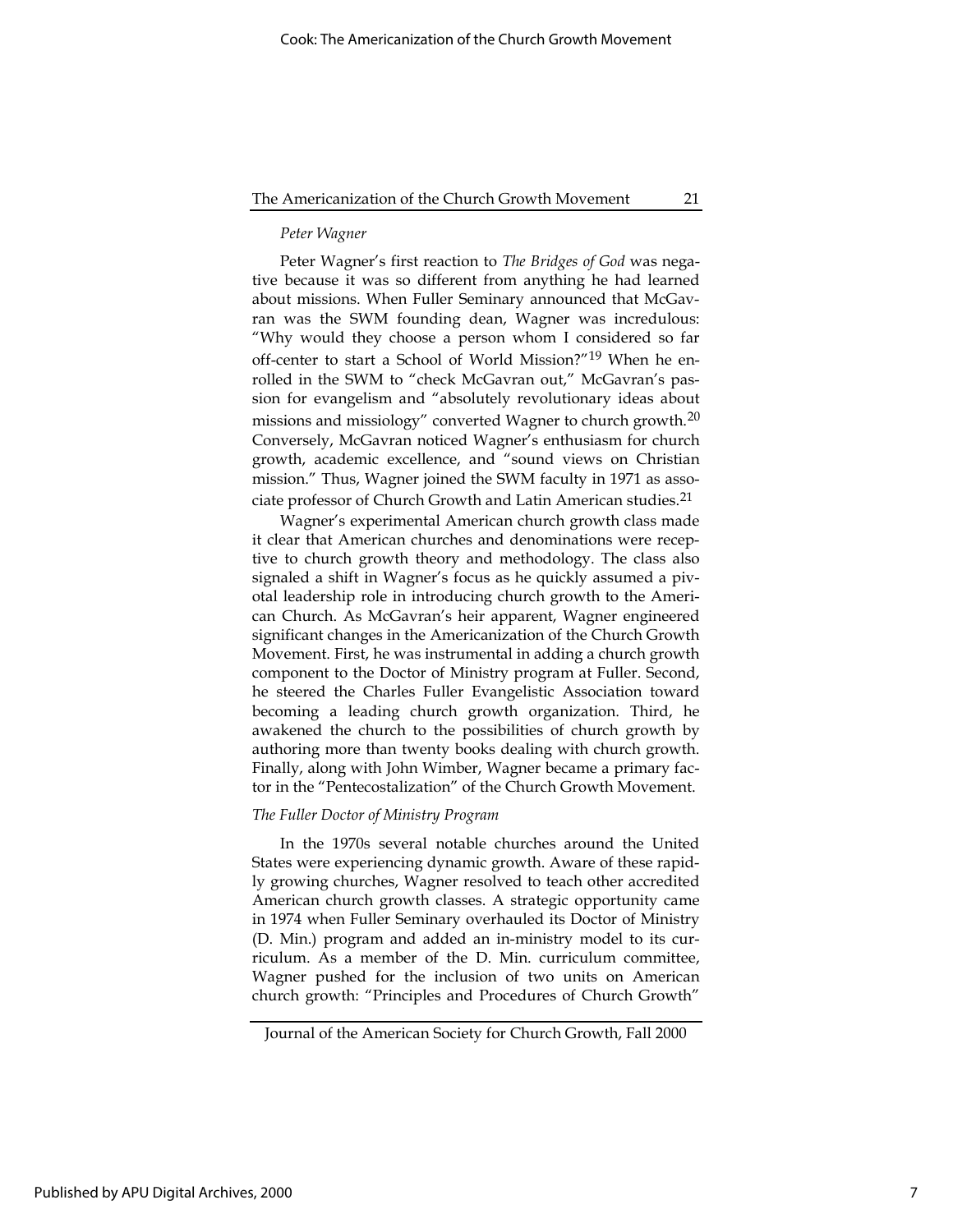and a companion course, "Church Growth Research."<sup>22</sup> By 1978 two additional classes were added: "Anthropological and Historical Dimensions of Church Growth" and "Theological and Historical Dimensions of Church Growth." These classes trained ministers "in both the practical methodologies and the theoretical base of church growth applied to the North American church milieu."23 Significantly, Wagner was the principal instructor in the Doctor of Ministry church growth classes, teaching 2,000 students by 1988.24

# The Fuller Evangelistic Association

When Wagner joined the Fuller faculty his duties also included serving as Executive Director of the Fuller Evangelistic Association (FEA), an agency which disbursed funds to mission projects from the Charles Fuller trust.25 When church leaders began to call for consultations, Wagner conceived the idea that the FEA could provide church growth consultation as well. Thus, he created the FEA Department of Church Growth. In a 1975 D. Min. class, John Wimber came to Wagner's attention and became the pioneering Director of the FEA Department of Church Growth. Wimber traveled extensively across America in this capacity, consulting with church leaders and lecturing on church growth. Additionally, Wimber and members of the Department of Church Growth conducted seminars and produced several teaching resources which included the well known spiritual gifts studies and questionnaires. When Wimber resigned his position as Director to lead the Vineyard Movement in 1978, he was replaced by Baptist minister Carl George and the agency was renamed the Charles E. Fuller Institute of Evangelism and Church Growth.

#### Peter Wagner the Author

The church growth publications of Wagner include more than twenty books and twenty-five articles targeting both academic and popular audiences. His earliest writings dealt with how people become Christian within a social scientific context. Following a paradigm shift marked by a new openness to the Pentecostal Movement, Wagner then started emphasizing the spiritual elements of church growth.

In 1976 Wagner made his initial attempt to interpret church

Journal of the American Society for Church Growth, Fall 2000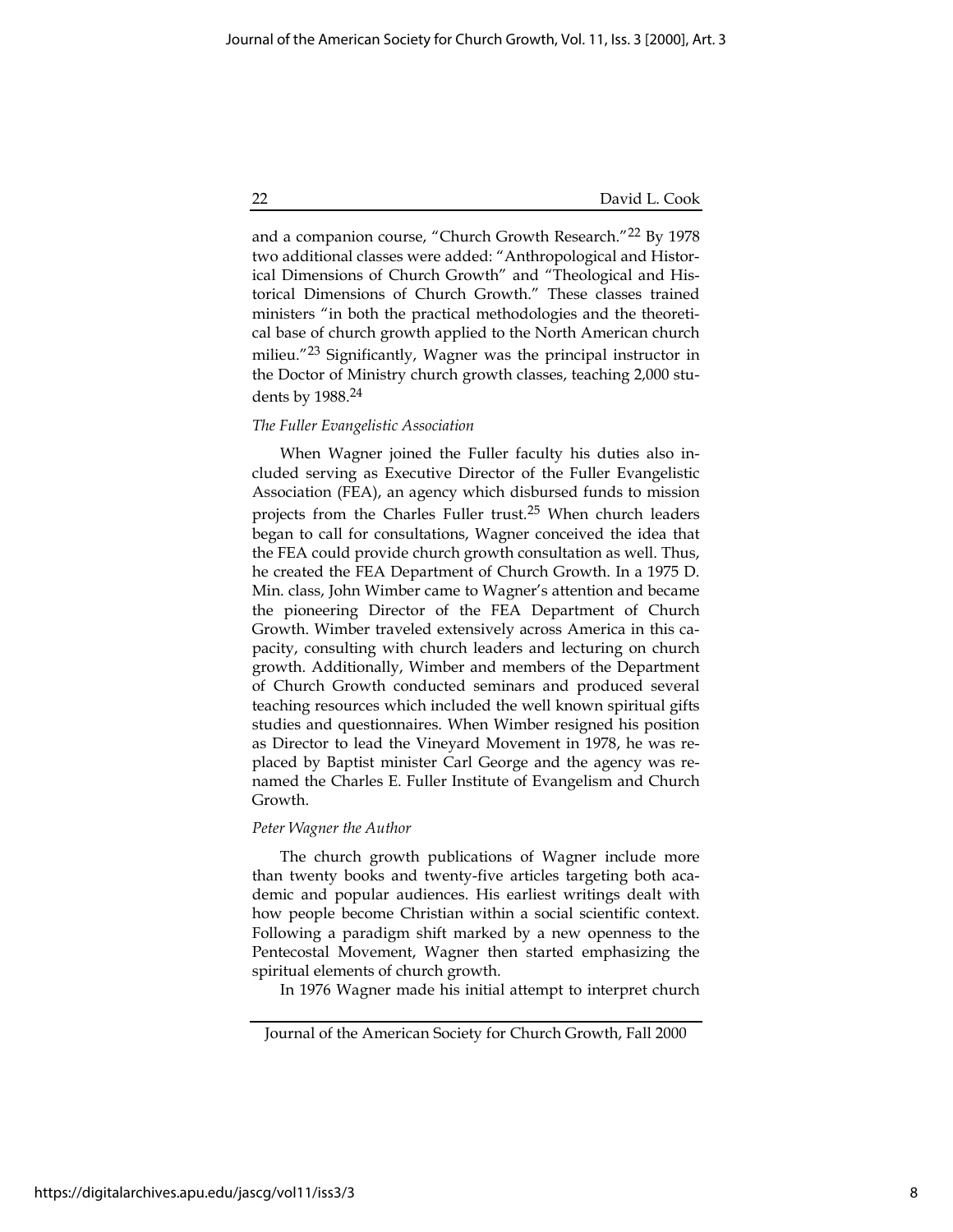growth to the American public in a popular treatment entitled Your Church Can Grow. In this effort he introduced church growth and its origins and provided many examples of growing churches, along with a paradigm of seven vital signs of growing churches. In Leading Your Church to Growth, Wagner addressed the role of pastoral leadership, finding the pastor as leader to be a more positive factor than that of minister as care-giver of souls in a church's growth. Accordingly, he defined leadership narrowly as "leadership for membership growth."<sup>26</sup> Using a medical model of church sicknesses, Wagner systematically described eight church pathologies, and their obstacles to growth and offered concrete steps and remedies in Your Church Can Be Healthy.<sup>27</sup> In 1986 he collaborated with Win Arn and Sunday School specialist Elmer Towns editing Church Growth: State of the Art, an up-to-date review of developments in church growth research.

Wagner's ability to think strategically about world missions was one of the traits that attracted McGavran's attention. His earliest church growth writings addressed South American and world evangelization strategy issues. At the 1974 International Congress on World Evangelization in Lausanne, Switzerland, church growth proponents influenced the Congress to adopt church growth concepts. As chairperson of the Lausanne Strategy Working Group, Wagner initiated the Unreached Peoples series, focusing attention on unreached people groups worldwide. In another homogeneous unit (HU) principle application, Strategies for Church Growth sought to help local churches identify and reach those receptive to their ministry within their social network.28

In 1975 Wagner participated in the Hartford Seminary Foundation study of mainline church membership trends over the preceding quarter-century. His contribution, "Church Growth Research: The Paradigm and its Applications," explained how church growth research identified those reproducible principles that produce church growth.<sup>29</sup> He later joined Bob Waymire in co-authoring The Church Growth Survey Handbook,<sup>30</sup> a step-by-step manual on how to a conduct church growth survey.

Wagner often played the role of church growth apologist. As church growth diffused through American Protestantism, great confusion and debate emerged over the merits of church

Journal of the American Society for Church Growth, Fall 2000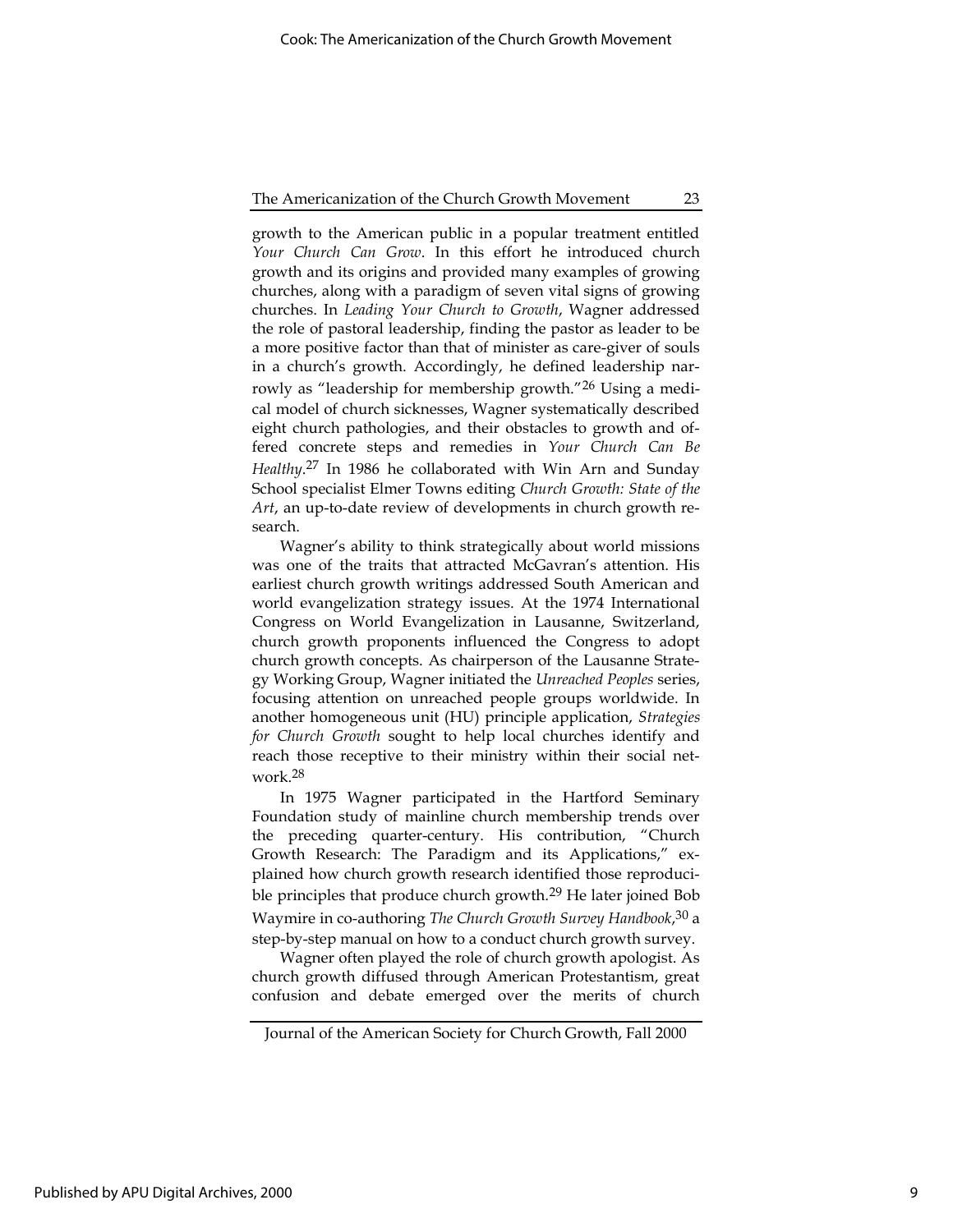growth's HU principle. A committed advocate of the HU, Wagner made an able apologetic in his published doctoral dissertation, Our Kind of People.<sup>31</sup> This added fuel to the HU debate, as one reviewer criticized Wagner's theology as "Evangelism without the Gospel."32 Striking a more mediating tone in Church Growth and the Whole Gospel,<sup>33</sup> Wagner examined the relationship between the cultural mandate (ministry to the poor and downtrodden) and the evangelistic mandate (to make disciples), arguing for the primacy of the latter. Significantly for the Church Growth Movement, Wagner began to turn his attention toward more spiritual concerns.

# The Pentecostalization of the Church Growth Movement

By the end of the 1970s Wagner felt the spiritual side of church growth was being neglected. Mission professor Herbert Kane noted the following in a critique: "The proponents of church growth, with few exceptions, have emphasized the human factors and all but overlooked the divine factor."34 The fierce pragmatism of church growth was legendary. McGavran explained:

We believe in pragmatically sound methods. We devise methods and policies in light of what God has blessed and what He has obviously not blessed. Industry calls this "modifying operation in the light of feedback." . . . We teach men to be ruthless in regard to method. If it does not work to the glory of God, throw it away and get something which does.<sup>35</sup>

Wagner began softening this coldly scrutinizing approach as his focus shifted away from traditional church growth research and toward the supernatural's relationship with church growth. According to Wagner:

It is easy to get caught up in techniques and methodology, especially when they have produced productive results in the past . . . The church growth movement, of which I am a part, began to succumb to this tendency toward the end of the '70s when the movement was around 25 years old. At that time, some of our critics began to complain that we had begun to rely on human

Journal of the American Society for Church Growth, Fall 2000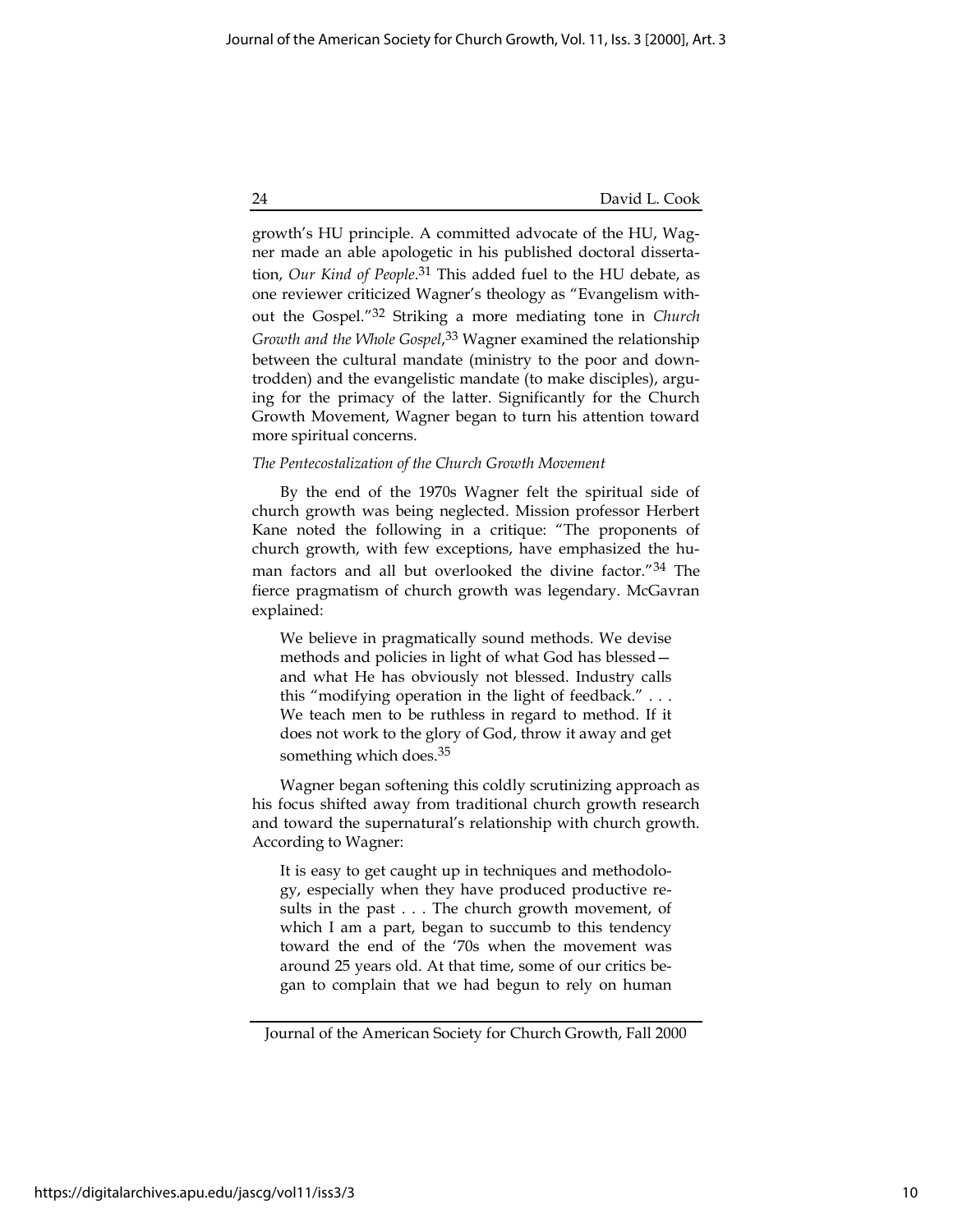technology instead of spiritual power.36

Nothing in Wagner's early Christian background prepared him for Pentecostalism. Like most dispensationalists Wagner rejected the teachings of Pentecostalism. As an SWM student, Wagner learned that church growth research emphasized studying the most vigorously growing churches, an unsettling idea since the fastest growing Latin America churches were Pentecostal.<sup>37</sup> When he returned to South America, Wagner observed as a church growth researcher the explosive growth of Pentecostal groups, seeking to discover the factors that caused church growth among Latin American Pentecostals.38 Over the years Pentecostal spirituality increasingly influenced Wagner. By the late 1970s, when McGavran was lecturing on divine healing as a means of church growth, Wagner considered his openness to Pentecostalism to be "like a papal 'imprimatur'."39

When John Wimber resigned from the Department of Church Growth to pastor the Anaheim Vineyard Christian Fellowship, he began developing a ministry based on healing, signs and wonders. His influence was substantial upon the development of Peter Wagner's later church growth thought. Wagner observed firsthand as both an interested spectator and a church growth researcher as Wimber developed his signs and wonders theology. Wimber's "power evangelism" allowed Wagner to witness personally the gifts of the Spirit dynamically working in North America and helping the church to grow.40 A symbiotic relationship developed between the two men as they explored the relationship between church growth's spiritual and social scientific sides.

The final and most controversial factor in Wagner's paradigm shift was a new SWM class offered in the winter quarter of 1982: "MC510: Signs, Wonders and Church Growth." In 1981 Wimber had taught a class segment in Wagner's "Church Growth II" class on the relationship between signs, wonders and church growth. Based on the success of the class, Wagner received permission to teach an experimental class MC510, "Signs, Wonders, and Church Growth."41

Although Wagner was the professor of record, Wimber did most of the teaching.<sup>42</sup> What further distinguished the course was the ministry time following the class when students re-

Journal of the American Society for Church Growth, Fall 2000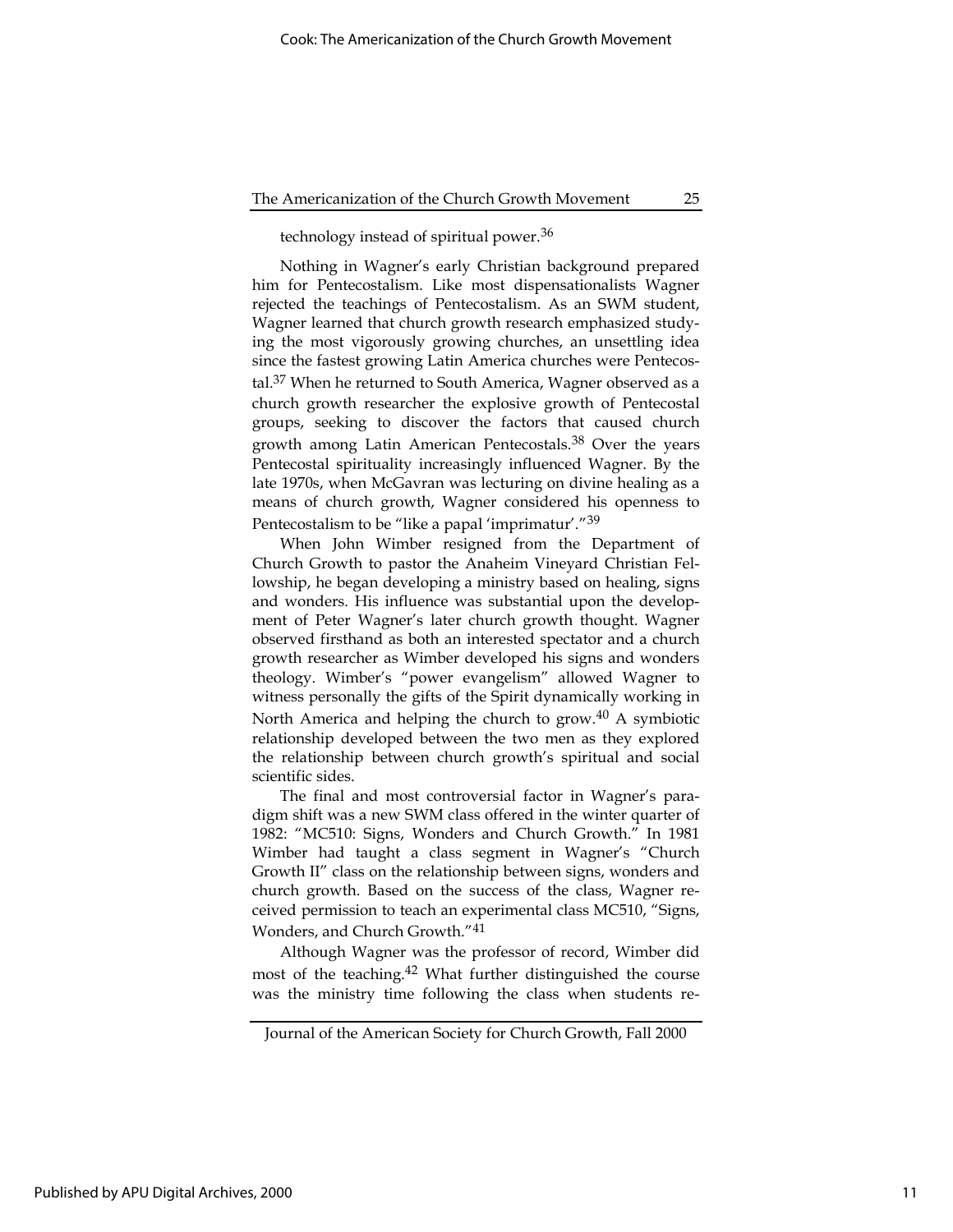mained and requested prayer for healing. Many testified that they were healed. "MC510" attracted national attention, creating a firestorm among Fuller supporters that "Fuller Seminary [was] going charismatic."43 In response to the controversy Fuller withdrew the course, appointed a task force to study the issue, and replaced the infamous MC510 with MC550, "The Ministry of Healing and World Evangelization."44

Wagner insisted through all of the controversy that he was neither charismatic nor Pentecostal, instead he claimed the following:

I see myself as neither a charismatic nor a Pentecostal. I belong to Lake Avenue Congregational Church. I'm a Congregationalist. My church is not a charismatic church, although some of our members are charismatic. However, our church is more and more open to the same way that the Holy Spirit does work among charismatics. For example, our pastor gives an invitation after every service for people who need physical healing and inner healing to come forward and go to the prayer room and be anointed with oil and prayed for, and we have teams of people who know how to pray for the sick. We like to think that we are doing it in a Congregational way; we're not doing it in a Charismatic way. But we are getting the same results.45

However, Wagner's new-found openness to the gifts of the Spirit marked a new chapter in the development of the Church Growth Movement. Increasingly during the 1980s, other leaders in the Church Growth Movement followed Wagner's lead, focusing more on the supernatural and departing from the movement's social science research foundation.

A review of Wagner's later writings confirms this trend: Signs & Wonders Today tells the story of MC510. His Dictionary of Pentecostal and Charismatic Movements article, "Church Growth,"46 was written from a Pentecostal perspective. Based on his experiences with Wimber and the MC510 class, Wagner wrote his own signs and wonders healing volume: How to Have a Healing Ministry Without Making Your Church Sick.<sup>47</sup> Other signs and wonders books soon followed.48 His three-volume commen-

Journal of the American Society for Church Growth, Fall 2000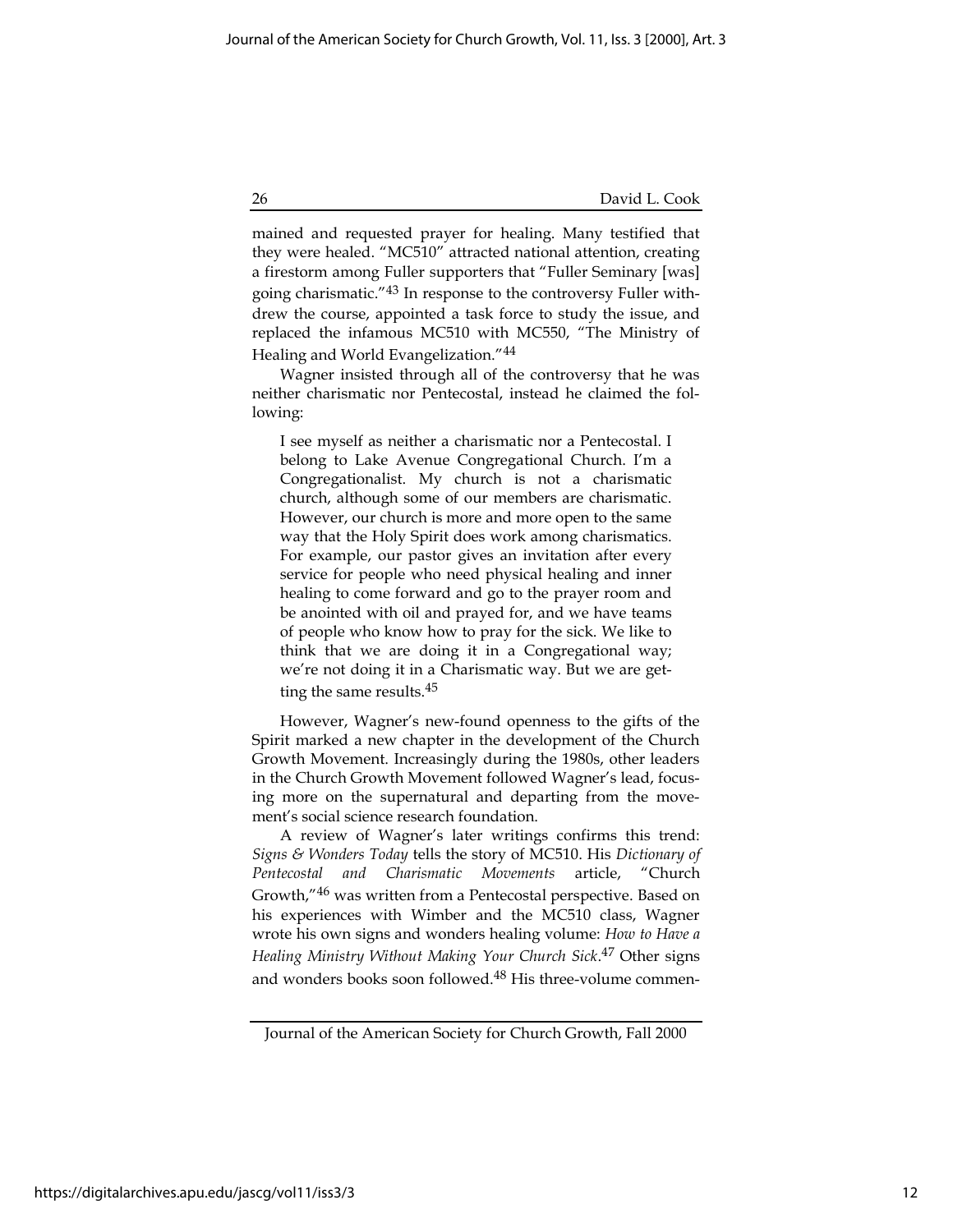tary on the Book of Acts integrated his accumulated church growth and signs and wonders insights.49 Most revealing in Wagner's Pentecostalization of the Church Growth Movement was his editing of the third edition of McGavran's Understanding Church Growth to which he added a new chapter entitled "Divine Healing and Church Growth." His only non-Pentecostal book during this period was Church Planting for a Greater Harvest,<sup>50</sup> a more traditional church growth topic.

# Win Arn

The other innovative leader most responsible for the Americanization of the Church Growth Movement was Win Arn. Arn's pilgrimage to church growth began with a background of mass evangelism that emphasized "decisions." Dissatisfied with this approach, Arn began asking probing questions: "What [happens] to those who [make] 'decisions'? [Do] they become actively involved in a local church? What [are] the long-term results? What [are] the actual facts?" Further investigation revealed that few who made "decisions" found lasting relationships in local churches.

In 1970 Arn relocated to Southern California to assume duties with the Evangelical Covenant Church. While visiting Fuller's SWM to investigate local church evangelism resources, he enrolled in the first American church growth class. As he learned about church growth, Arn realized that he had found the effective approach to evangelism that he had been searching for. "In those hours," he recalled, "I experienced my third birth— 'conversion' to church growth thinking."51

Studying church growth stimulated Arn's creativity. Graced with the ability to take the abstract concepts of church growth and transform them into visual principles, Arn presented a series of six visual aids illustrating church growth concepts. One drawing pictured a hot air balloon soaring above one of McGavran's favorite sayings, "See the Possibilities!"52

Seeing the possibilities of applying church growth to America, Arn took a "leap of faith" and resigned his job to found the Institute for American Church Growth.53 When McGavran learned of Arn's decision, he cautioned, "You'll lose your shirt. There's no money in church growth." However, ignoring McGavran's counsel, Arn founded the Institute for American

Journal of the American Society for Church Growth, Fall 2000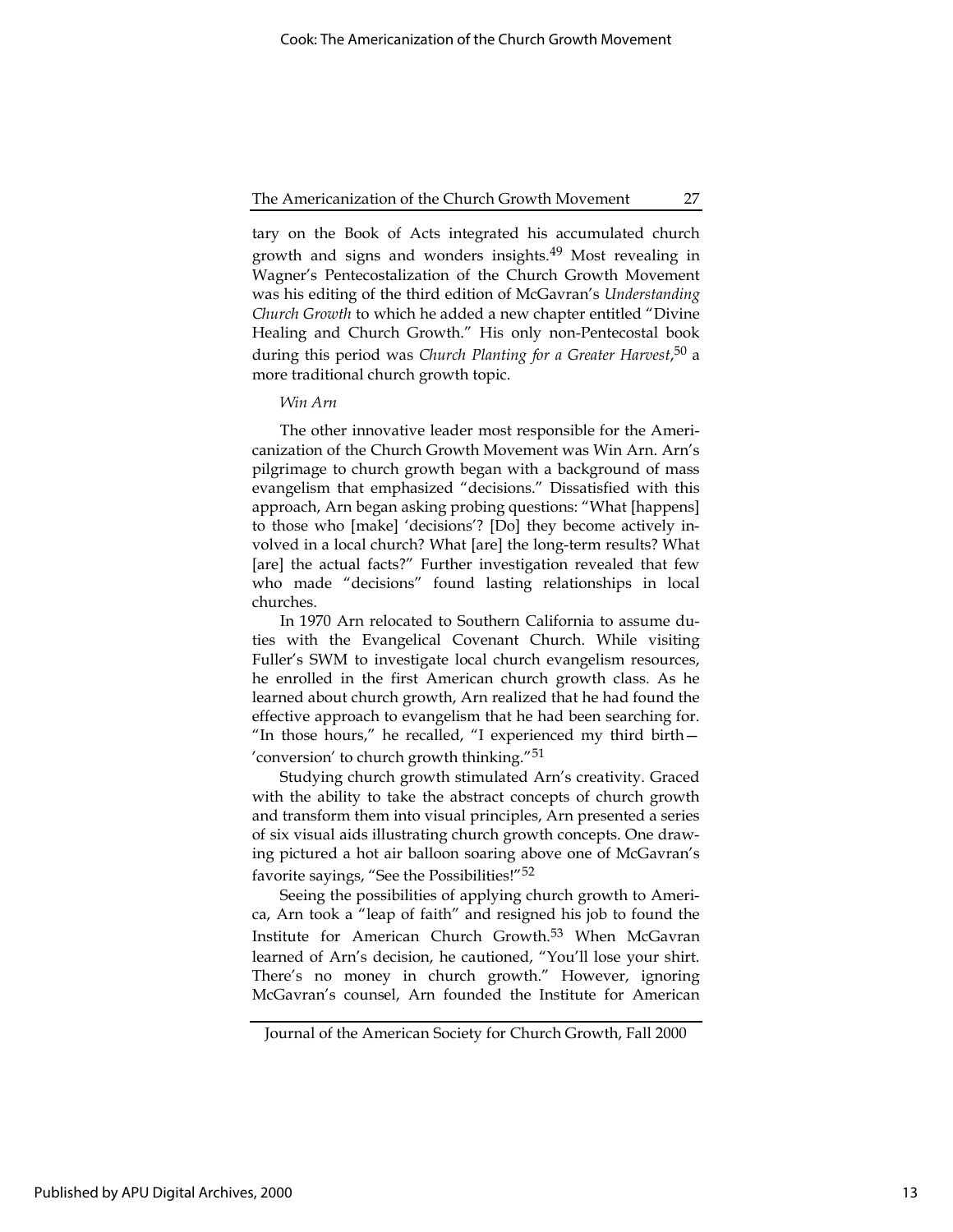Church Growth (IACG).54

The IACG's philosophy of ministry was expressed in the following four-point mission statement:

- 1. To motivate and encourage evangelism and church growth in America.
- 2. To enable individual churches to devise strategy and bold plans for growth.
- 3. To help pastors and lay people understand their growth problems and apply reproducible principles of growth.
- 4. To serve as a resource for the church at large in its growth efforts.

The IACG employed four strategies to awaken American congregations and denominations to church growth: First, seminars, workshops, and training sessions were conducted to teach church growth to churches, denominations, laity, and pastors. Second, the IACG researched and developed American church growth principles and applications. Third, the IACG used a variety of methods and media to communicate church growth ideas. Finally, the IACG provided diagnostic, research, and consultation services to American churches.<sup>55</sup>

# IACG Seminars

IACG seminars offered church leaders—both clergy and laity—training in church growth ideas and methods and became Arn's primary vehicle for spreading church growth in America. Arn was not the first to hold a the church growth seminar; Pickett led the first seminar in 1935, a method later adopted and perfected by McGavran. However, Arn improved on their didactic styles by incorporating a variety of learning experiences, integrating many creative learning techniques that included a variety of media, small and large group interaction, quizzes, lectures, charts, and graphs.<sup>56</sup> Win's son, Chip Arn, a graduate student in educational technology and communications, formatted the Basic Church Growth Seminar, employing state-of-the-art instructional media.57

The seminars were offered at three levels: basic, intermediate, and advanced. The Basic Growth Seminar, first taught in 1973, grew out of Arn's conviction that the laity were the key to church growth. Before attending a Basic Growth Seminar each

Journal of the American Society for Church Growth, Fall 2000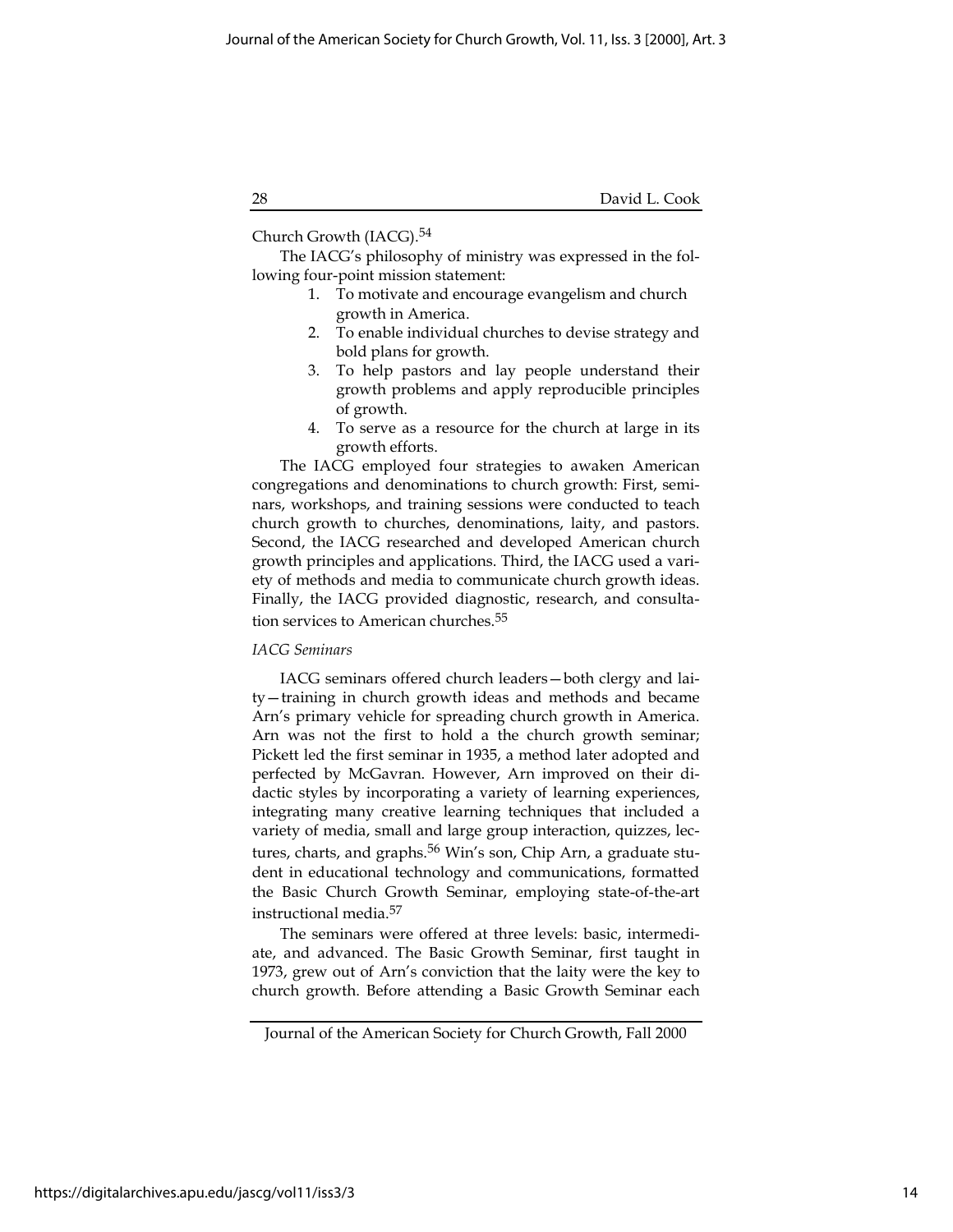participant received a copy of How to Grow a Church. Each pastor received two copies of the "Advanced Growth Organizer," an analytical tool used to compile important data concerning his/her church. Upon completing the form, the pastor kept one copy and mailed the other to the IACG for analysis.58

Church growth seminars were held around the United States, thus making church growth training widely available. Much of the highly technical terminology used in the academic church growth books was absent in these seminars. Instead, they were user-friendly and were designed to express church growth principles at levels most pastors and laity could easily understand. For congregations and church boards considering sponsoring a seminar, the IACG offered a promotional seven-minute color 16mm film entitled Helping the Church Grow.

By 1976 Arn headed a staff of twelve seminar leaders located around the United States. Generally, seminar leaders were pastors or denominational executives who wanted to extend their ministry by leading seminars. Although the IACG did not promote the work of associates, its Church Growth Associates program trained them. Both evangelical and ecumenical churches sponsored seminars, with some denominations conducting their own training by leasing Basic Growth Seminar materials provided by the IACG.

The Intermediate Seminar grew out of a series of seminars conducted by Arn in Australia and in response to the growing demand for additional training from Basic Seminar students. The term "intermediate" was a misnomer since the intermediate concepts were as easily learned as those in the Basic Seminar.<sup>59</sup>

Advanced Growth Seminars targeted judicatory executives, pastors, and key lay leaders. The Advanced Growth Seminars with the largest attendance were held in Pasadena and lasted for five days. The more abbreviated three-day regional seminars took place in Atlanta, Dallas, Indianapolis and Seattle. Advanced Growth Seminars featured leading theorists and practitioners who presented a variety of models and illustrations of church growth.<sup>60</sup> A Traveling Growth Seminar combined church growth lectures with world travel. Led by McGavran and Arn, participants toured the ancient world, Holy Land, Roman Empire, and European Reformation sites. At each stop McGavran lectured on church growth, applying lessons from the early church. The

Journal of the American Society for Church Growth, Fall 2000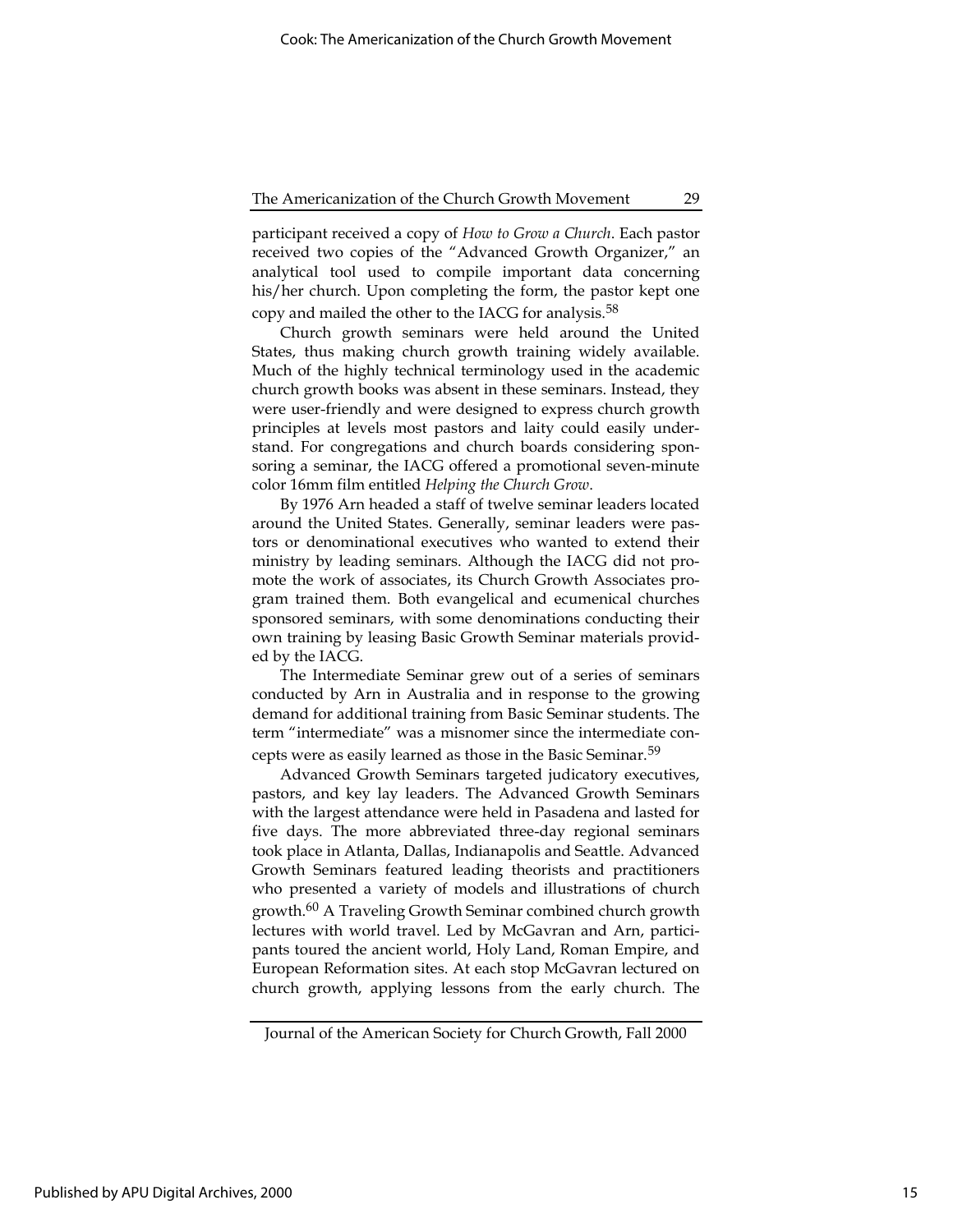# 30 David L. Cook

North American diffusion of church growth during the 1970s can be credited in part to the rich variety of IACG seminars.

# Research and Development of Church Growth Principles and Applications

The IACG conducted research aimed at developing church growth principles and applications. During the 1970s McGavran and Arn shared a close working relationship in this effort. McGavran served as IACG Board chairperson while Arn substitute taught for him at the SWM. Jointly, they developed and applied church growth principles to North America and coauthored several books.

Because Arn was not prepared to write a complete book on American church growth in 1973, he put McGavran's ideas on the subject into a book that could be widely read. A chapter in Malcolm Muggeridge's book, Jesus Rediscovered, featuring a dialogue between Muggeridge and Roy Trevivian gave Win an idea on how to make reading McGavran the missiologist more interesting to the public. While Win interviewed McGavran over four or five sessions, Chip Arn tape-recorded the conversation. Arn then edited transcripts of the conversations into a book entitled How to Grow a Church that featured easy-to-understand dialogue between Arn and McGavran about applying church growth to North America.<sup>61</sup>

In its sequel, Ten Steps for Church Growth, McGavran and Arn explained comprehensively the Church Growth Movement and established squarely the American contributions in the worldwide context. They explained in ten steps church growth theory and offered practical principles, methods, and resources for local churches. McGavran and Arn joined Chip Arn in evaluating the Sunday School from a church growth perspective in Growth: A New Vision for the Sunday School.<sup>62</sup> Their last book, Back to Basics in Church Growth, explored the question, "What is the real meaning of church growth?" The answer did not reside in methods ("The best way to achieve growth is") or numbers ("We added a hundred members last year") but in two theological convictions: (1) "the assurance of salvation [comes] through Jesus Christ alone"; and (2) "the biblical imperative to spread the good news of the gospel and make disciples of men and women everywhere."63

Journal of the American Society for Church Growth, Fall 2000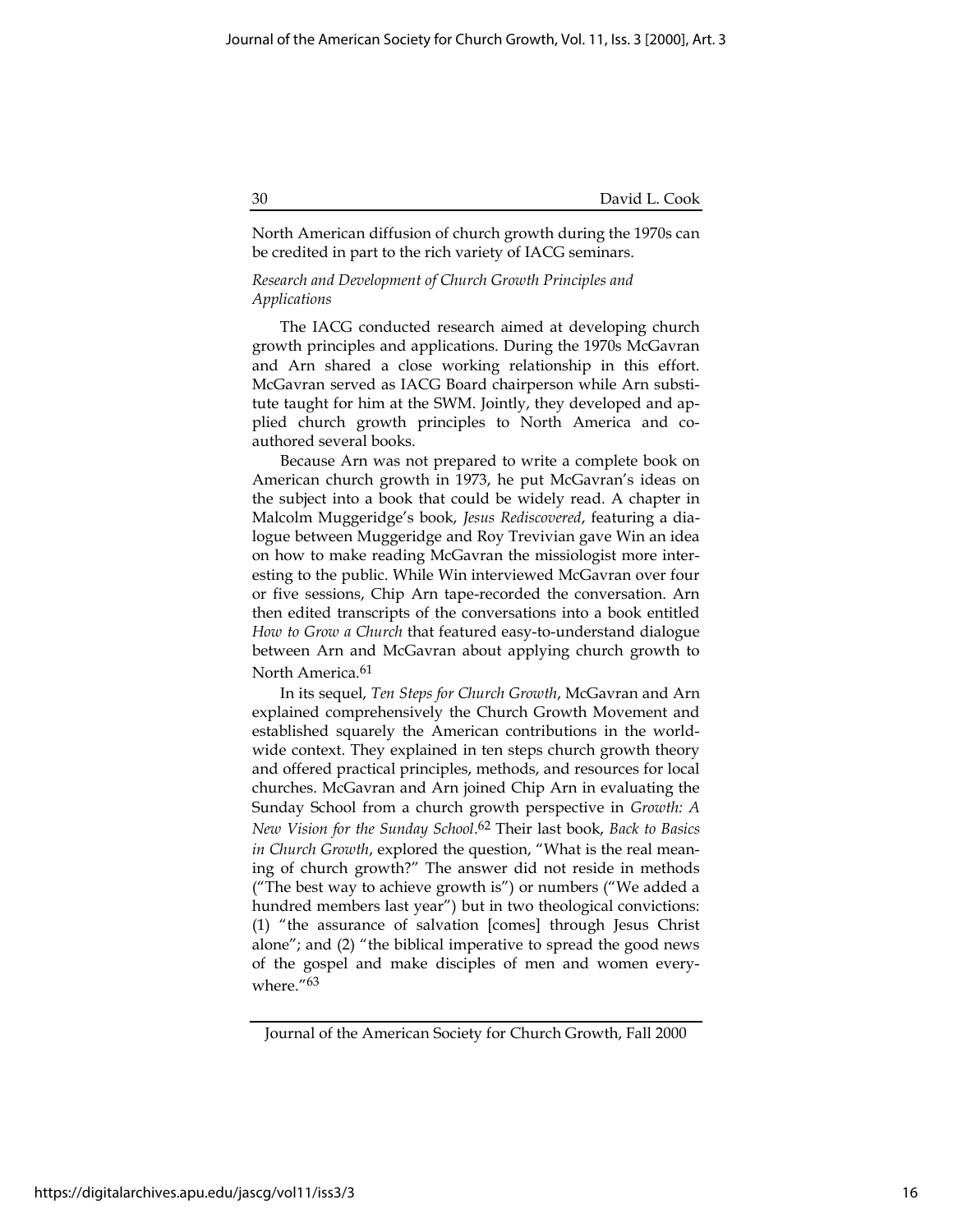Arn's other writings included The Church Growth Ratio Book,<sup>64</sup> which identified twenty-three ratios that pinpointed the measures of a growing church; The Master's Plan for Making Disciples,<sup>65</sup> based on the HU principle, explained that the natural way churches grow is through Christians' networks of friends and neighbors; Who Cares About Love?<sup>66</sup> attempted to define loving Christians and churches by seeking to quantify "Love/Care Quotients." Some of his other publications were compendiums and included The Pastor's Church Growth Handbook, Volumes I and II, that contained excerpts from Church Growth: America; The Pastor's Manual for Effective Ministry reprinted Win Arn Growth Report articles.<sup>67</sup> During the 1990s Win Arn shifted his focus toward senior citizens, applying his accumulated church growth insights to a particular homogeneous unit in Age Wave and Catch the Age Wave.<sup>68</sup>

# Institute of American Church Growth Media

Win Arn, an able communicator and educator, was interested in the transmission of learning. In the early 1970s he founded Christian Communications, Inc., whose purpose was to produce evangelism films. Consequently, Arn's "church growth eyes" quickly perceived the potential of film media to communicate church growth to the American Church.

When Chip Arn attended McGavran's church growth classes in 1972, he videotaped several of the sessions. Arn found that McGavran presented himself well on film, which led to the production of his first church growth film in 1973. How to Grow a Church<sup>69</sup> featured McGavran, Arn, and pastors of growing churches sharing church growth concepts that could be applied to congregations in America. Film media gave Arn the ability to relate visually abstract concepts to pastors and laity. His films exposed many to church growth who otherwise would not have attended a church growth seminar. By 1981 an estimated 1.8 million people had viewed one or more of the films produced by Christian Communications.70 During the 1970s and 1980s Arn either produced or co-produced a total of twenty-one church growth films.71

The IACG began publishing Church Growth: America (CGA)in 1975 as a mimeographed newsletter, expanding it to a magazine

Journal of the American Society for Church Growth, Fall 2000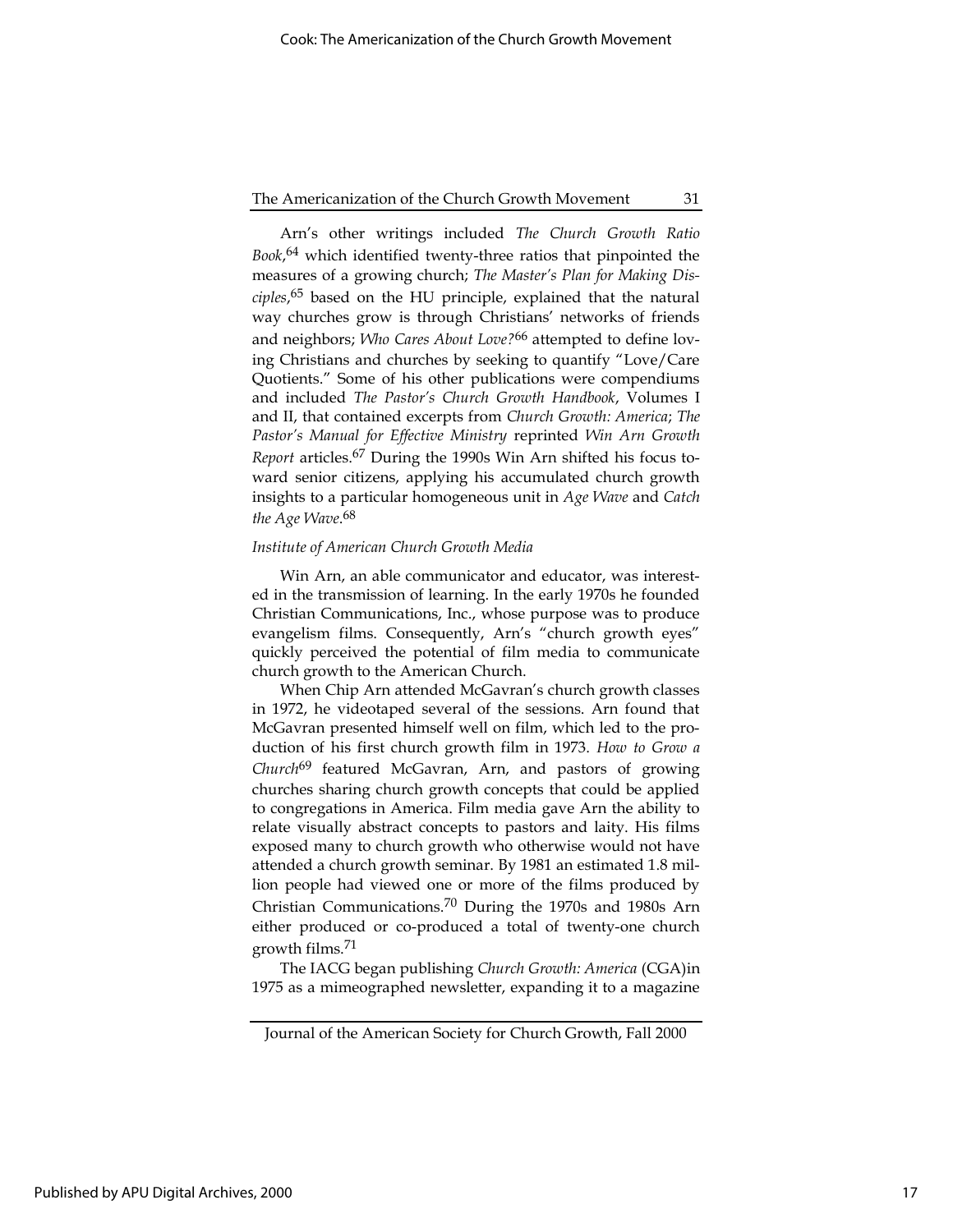32 David L. Cook

format in 1976. CGA targeted ministry professionals and the laity, and its contributors were leaders in their fields. Each issue introduced readers to new growth concepts, new research data, and the availability of new resources. Excellence was Arn's goal, and production was first-rate. Church Growth: America's production run ended in 1983 when publication costs exceeded income. In its place Arn began sending out The Win Arn Growth Report, a newsletter that discussed one aspect of church growth or reviewed some research.

#### IACG Resources

Under Chip Arn's guidance the IACG produced many diagnostic, research, and consultation services for churches, including books, manuals, film strips, videos, transparency masters, and participant workbooks. These resources were packaged in various combinations or kits that applied church growth to church life.72 Notable training kits included: "A New Vision for the Sunday School" which taught Sunday School teachers and leaders how to apply key growth principles in their classes and departments; "Let the Church Grow" a twelve-week curriculum study of church growth principles; "Spiritual Gifts for Building the Body" trained laity how to identify and use their spiritual gifts; and "The Caring System" provided local churches with a systematic approach to monitor the needs of new members and prospects.

The IACG offered diagnostic, research, and consultative services. A church could use an IACG kit for self-diagnosis or employ a professional consultant. Beginning with Basic Growth Seminars, diagnostics were an integral part of the IACG church growth package. Pastors attending seminars received evaluated copies of the Advanced Growth Organizer which compiled important data and produced an accurate picture of its growth potential.

Church growth consultations were not the early focus of the IACG, although Arn served as a consultant to several major denominations, judicatories, and individual churches. According to one-time IACG church growth consultant Gary McIntosh, over the years the IACG became increasingly involved in church consulting while the number of seminars decreased. In contrast, the Charles E. Fuller Institute of Evangelism and Church Growth's number of consultations decreased as its number of seminars

https://digitalarchives.apu.edu/jascg/vol11/iss3/3

Journal of the American Society for Church Growth, Fall 2000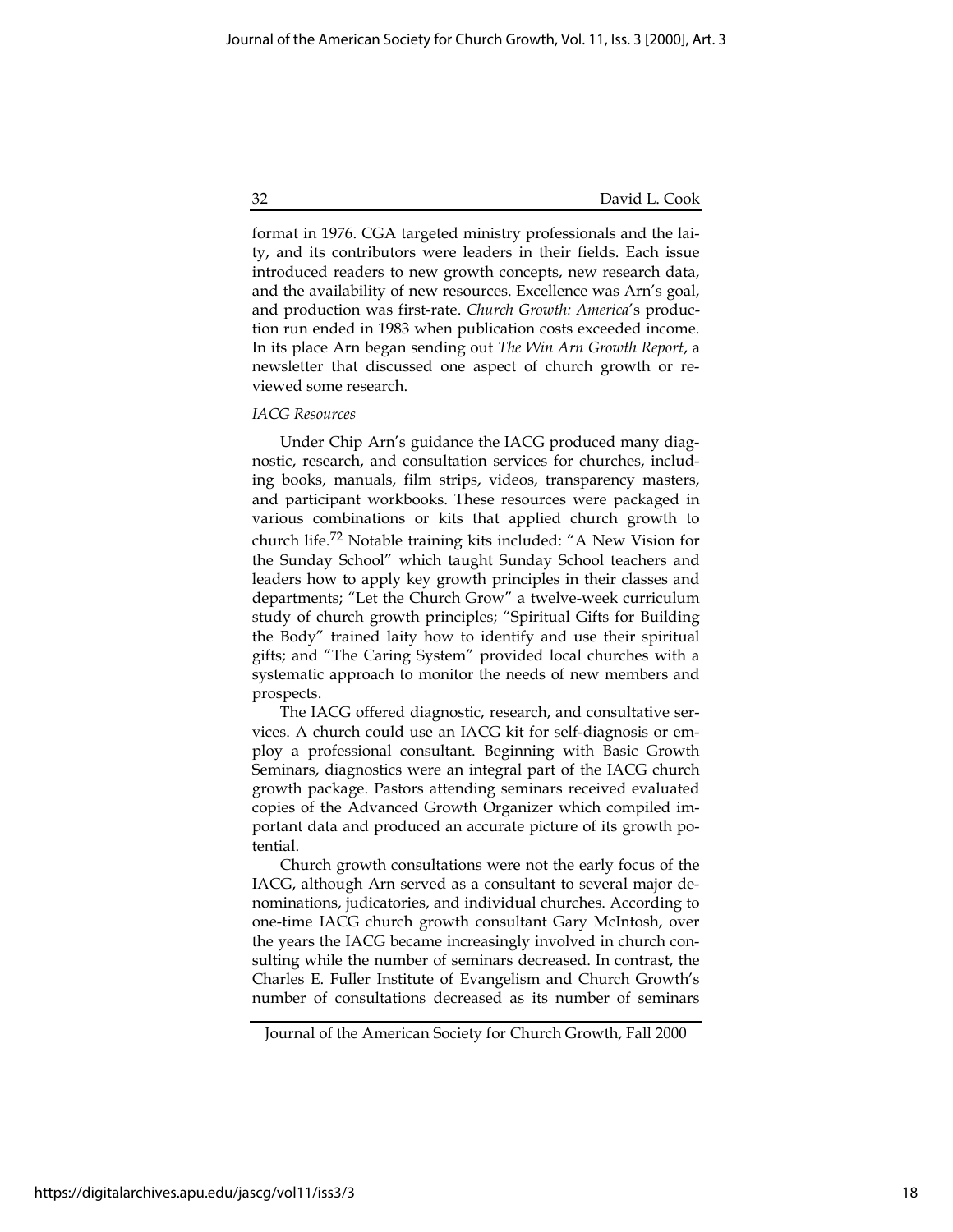# increased.73

# Innovation and Diffusion of American Church Growth

By the mid-1970s the necessary elements had converged for the Americanization of the Church Growth Movement. McGavran, Arn, and Wagner were its recognized leaders. Their books, Understanding Church Growth, How to Grow a Church, and Your Church Can Grow, constituted the movement's foundational texts. Fuller Seminary had emerged as the church growth Mecca for Doctor of Ministry and graduate students. The IACG was producing the influential Church Growth: America magazine, church growth seminars, films, and other related materials. The FEA's Department of Church Growth assumed leadership in church growth consultations while developing other materials promoting church growth in the local church. Significantly, many other American church growth books began to be published. Some targeted the American Church while others applied church growth to particular denominational cultures.

American church growth books quickly appeared: Christian pastor LeRoy Lawson and Milligan College professor Tetsunao Yamamori collaborated on Church Growth: Everybody's Business;<sup>74</sup> McGavran and Methodist George Hunter wrote Church Growth: Strategies That Work; Wagner added Your Church Can Be Healthy; and Lincoln Christian Seminary professor Paul Benjamin contributed The Growing Congregation.<sup>75</sup>

Denominationally oriented adaptations began appearing in 1977 interpreting church growth for particular denominational cultures. Missouri Synod Lutheran pastor Waldo Werning wrote Vision and Strategy for Church Growth;<sup>76</sup> Southern Baptist church growth experts Charles Chaney and Ron Lewis teamed up to write Design for Church Growth;<sup>77</sup> Presbyterian Foster Shannon explained The Growth Crisis in the American Church;<sup>78</sup> Episcopalian Wayne Williamson added Growth and Decline in the Episcopal Church;<sup>79</sup> Church of Christ minister Dewayne Davenport published The Bible Says Grow;<sup>80</sup> Nazarene Paul Orjala wrote Get Ready to Grow;<sup>81</sup> Methodist George Hunter described The Contagious Congregation;<sup>82</sup> and Seventh Day Adventist Roland Griswold wrote By Hook & Crook.<sup>83</sup>

Journal of the American Society for Church Growth, Fall 2000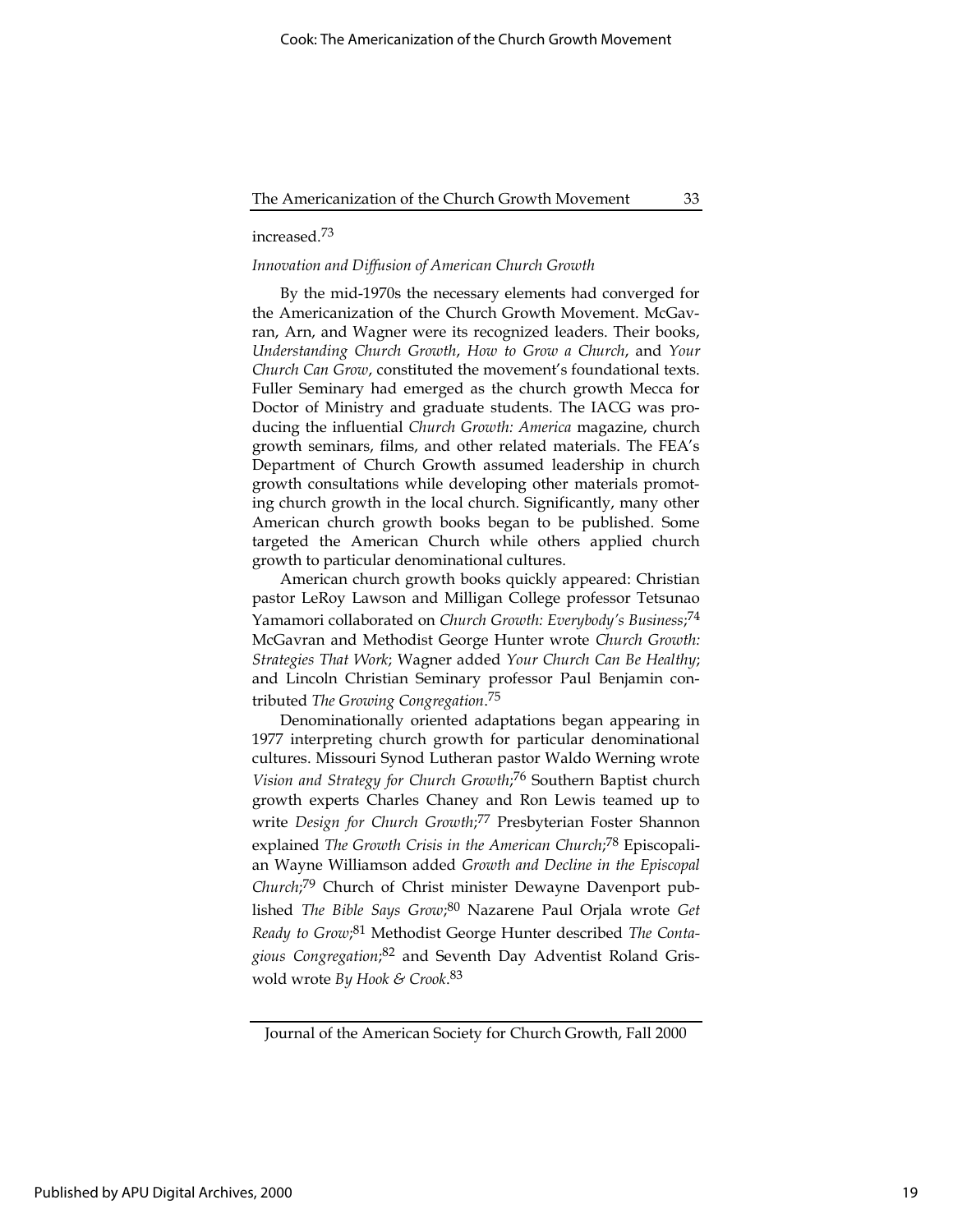34 David L. Cook

In response to the American church growth trend, The Church Growth Book Club began offering two sections: "Global Books" and "American Books." Beginning with the March 1976 issue of the Church Growth Bulletin, readers could enroll in either book-of-the-month section, receiving books deemed valuable by Wagner for American church growth or by McGavran for global church growth.84

#### Response to the Church Growth Movement

Response was not always enthusiastic to the church growth ideas that surged through the American Church. Signaling future mainline response, former missionary J. B. A. Kessler, Jr., described the typical church growth writer as "a hard-driving North American businessman, armed with a sheaf of statistics, eager for new takeovers and determined to keep his concern within a category outlined by 'growth companies'."85 Evangelicals such as Eternity magazine's Robert Coote expressed apprehension, urging readers:

. . . not to be carried away by the enthusiasm of pragmatics at the expense of real dependence upon God. To become too absorbed in methods based on psychological and sociological insights is to invite superficial or even counterfeit spiritual results.86

Perhaps a more accurate picture of mainline and evangelical response to church growth can be gained by examining two influential publications: The Christian Century and Christianity Today. Over-the-years both journals have enjoyed wide-ranging popularity reaching across denominational lines. The Christian Century has reflected the social and theological agenda of mainline American Protestantism while Christianity Today has reflected and reported the twentieth-century evangelical resurgence.

# Christian Century Reaction

The Christian Century's first mention of church growth appeared in its 4 September 1963 issue when it reported the proceedings of the Consultation on Church Growth held at Iberville, Canada. Its early reaction, although guarded, was positive:

When enunciated as a quantitative touchstone, the principle of church growth may be assailed as theologically

Journal of the American Society for Church Growth, Fall 2000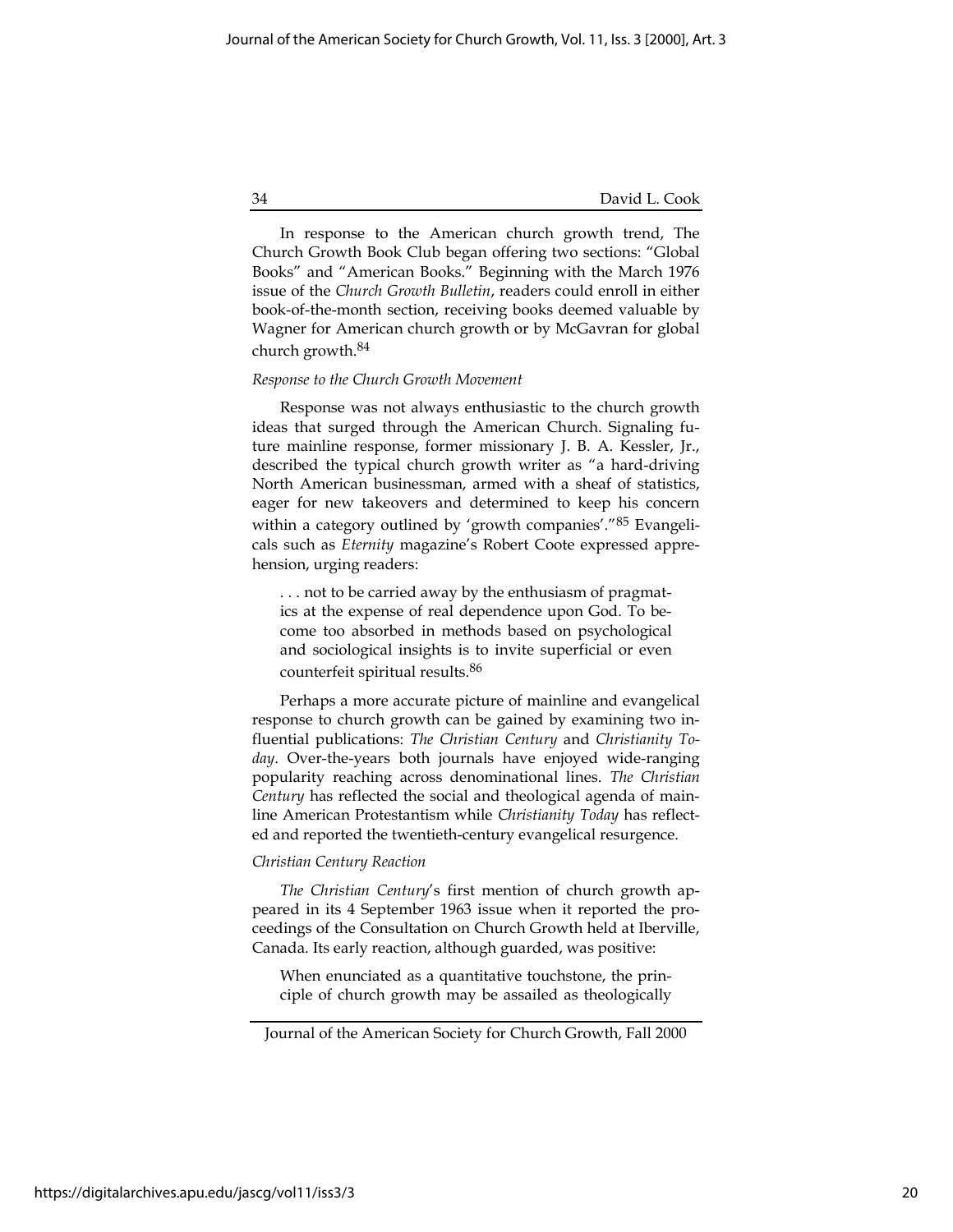and psychologically unsound. But when interpreted as premise with theological, biblical and qualitative connotations. . . the principle of church growth is both a norm and a stimulus which should be taken seriously by the entire church.87

Typically, The Christian Century was more supportive of social causes than evangelism efforts. In 1973 over 130 denominations and religious organizations put aside doctrinal divisions to present the gospel to as many people as possible in a program called Key 73. Although Christian Century editors embraced Key 73, criticizing "liberals, ruder ecumenists and social activists" who rejected it, their comments also revealed mixed feelings toward evangelism:

One can no longer accuse Key 73 of being antiecumenical; it has become ecumenical, on terms that differ hardly at all from classical Protestant ecumenical grounds once opposed by the older evangelicals . . . And we can find no reasons for a Christian elitism which welcomes an ever-smaller church, a thinner diaspora, a more straggly band of Pilgrims. Movements need bodies, and Key 73 hopes to pick up a few after a decade of setbacks.<sup>88</sup>

By the early 1970s mainline membership loses were becoming alarming with debates over the causes and remedies being played out in The Christian Century. In 1972 National Council of Churches executive Dean Kelly posed reasons for mainline decline in *Why Conservative Churches Are Growing*.<sup>89</sup> He argued that successful churches made strict demands of both faith and practice on their members, thereby increasing loyalty. Mainline denominations, he maintained, were experiencing membership decline because of a weakening of that religious commitment which appeared to be a function of organizational growth and strength. Thus, according to Kelly, "social strength and leniency do not seem to go together."90

Kelly's thesis, "the function of religion is to provide ultimate meaning for people's lives," attracted both evangelical and mainline attention.<sup>91</sup> Church growth advocates invoked his thesis in their arguments and Kelly discussed his thesis in the first church growth film, How Churches Grow. In contrast, Sociologist Thomas

Journal of the American Society for Church Growth, Fall 2000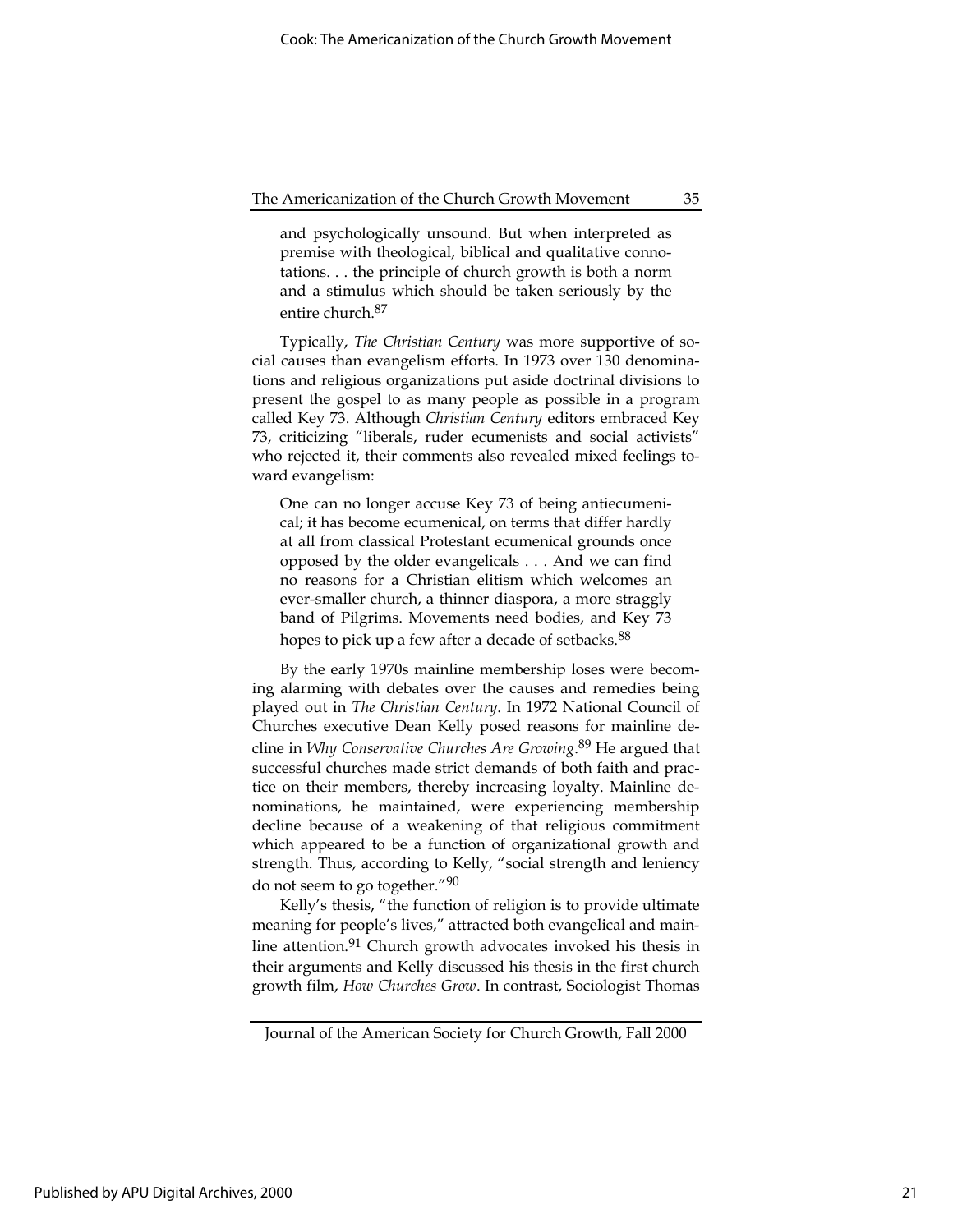McFaul challenged Kelly's thesis, saying, "fluctuations in denominational membership [were] related to events in the larger American society and to the church's response to them."92 He asserted that earlier membership gains had resulted from their leniency and not their strictness. When prophetic voices spoke in the 1960s, members left. In reply, Kelly charged McFaul with ignoring his thesis and offering "an easy solution, without ever confronting the main problem . . . that the mainline churches are not very effective religious organizations."93

Churches having highly visible growth tended to make mainliners ill at ease. One such church featured prominently in early church growth literature was televangelist Robert H. Schuller's Garden Grove Community Church. In 1975 Schuller hosted the First American Convocation on Church Growth which was attended by Wilfred Bockelman, American Lutheran Church communication research director. A colleague's comment had prodded Bockelman to attend: "We can't stand Schuller's theology; but he's growing and we're losing. We'd better take a look at him and find out why."94 Impressed by Schuller, Bockelman wondered: "What kind of vacuum has developed in the mainline denominations that their members must go outside to find something they feel is lacking in their own church?" Still holding theological reservations about church growth, he asked, "How does the church address the social issues of the day?" He found the church staffer's reply disturbing: "We are a nonprophetic church. Our people witness on the job by telling others about Christ and the church and by helping heal the hurts of society and by tithing."95 This raised a serious question for Bockelman: "Can one accept a definition of 'church' which assumes the local pastor places it foremost in his life, while for even the most dedicated deacon, elder, or trustee it has—with rare exceptions—third priority at best?"<sup>96</sup>

Several years later Congregational pastor Browne Barr also reluctantly attended an Institute for Successful Church Leadership held at Schuller's church. Reflecting on the proceedings, Barr realized that "Schuller's gift to today's church is to be found largely in his genius for winning a hearing from the unchurched. Regardless of our theology or our politics or our location, we can learn from him."97 Such a positive assessment troubled Christian

Journal of the American Society for Church Growth, Fall 2000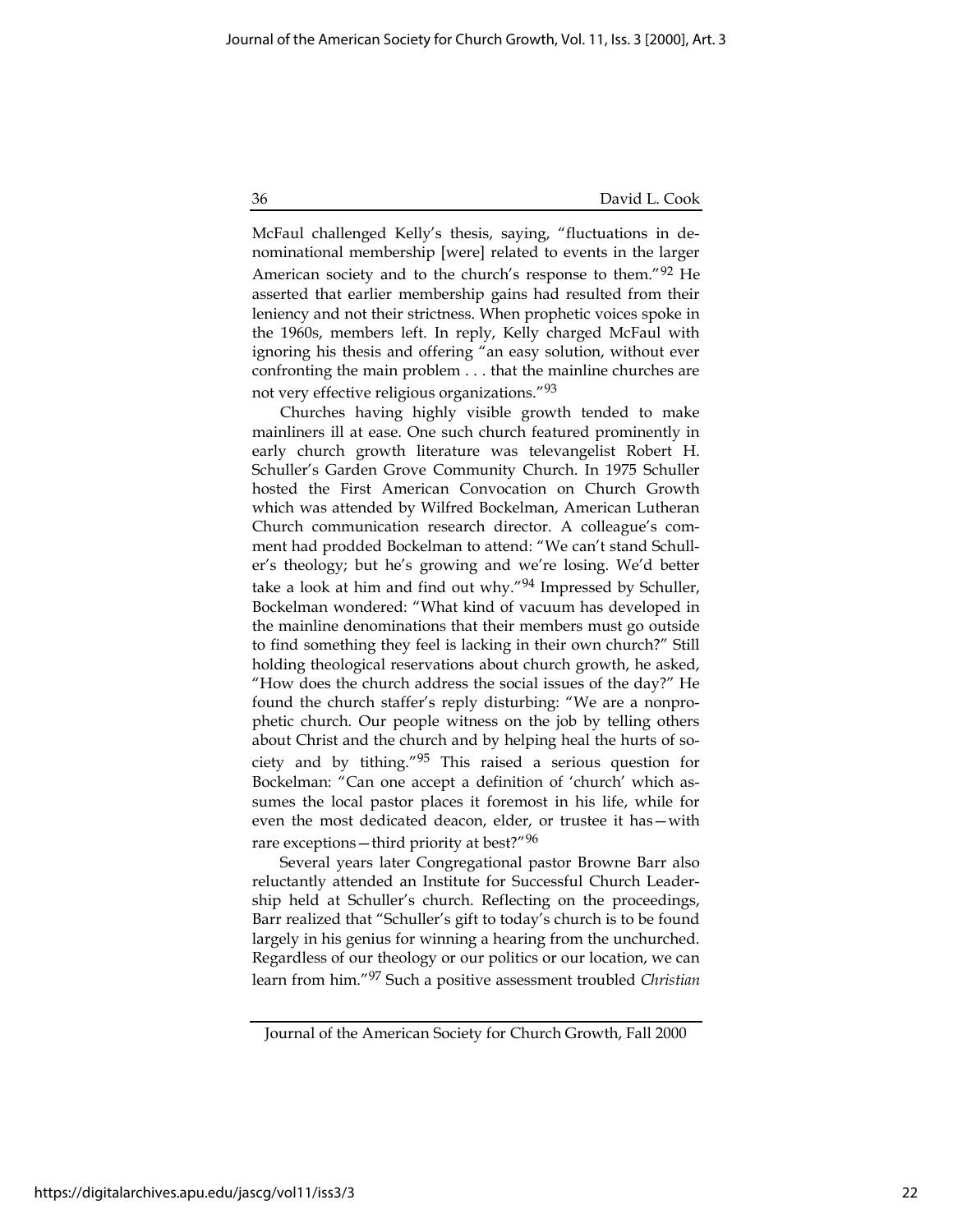Century associate editor Martin Marty. Should Schuller win praise simply because he was "successful at filling a void left by the mainline churches, to whom [his] success is telling something about human needs to be measured and met." He concluded:

Up and down the streets of today . . . we meet needmeeters who out do churches that are inefficient, sometimes lazy, but most of all free. We don't need to be lethargic and let them off of the hook. But what about those who know about and carry the crosses that freedom brings? Should they change in order to 'pack them in?' I wonder.98

Despite mainline theological reservations, the Church Growth Movement offered hope to mainline churches concerned about membership losses. In 1979 Alfred C. Krass, co-editor of the periodical The Other Side, reviewed how mainline evangelism efforts had been influenced by the Church Growth Movement. Many mainline denominations had responded to grassroots' demands to reverse the membership decline by adding a new executive staffer who most often was inclined to use a church growth approach. Citing the trend of sending denominational staffers to IACG church growth seminars, Krass noted that church growth catchwords and theories subsequently appeared in the denominational literature "so poorly integrated into the total approach or so changed from what . . . Win Arn and Donald McGavran write about that one wonders why the terminology was even used."99

In 1977 associate editor Jean Caffey Lyles asked Christian Century readers, "should Methodists buy the 'church growth' package?" Church growth advocate George Hunter had recommended a church growth strategy to the United Methodist Council of Bishops as a means to reverse the membership decline. Reactions to the presentation by the bishops ranged from a desire to see their churches grow to misgivings about the "appropriateness" of church growth for a pluralistic mainline denomination. Some bishops were distressed that Hunter "seemed to equate evangelism with membership enlistment," and that he advocated "centering Methodist evangelistic efforts in the process of church growth as promoted by nondenominational Fuller Seminary."100

Journal of the American Society for Church Growth, Fall 2000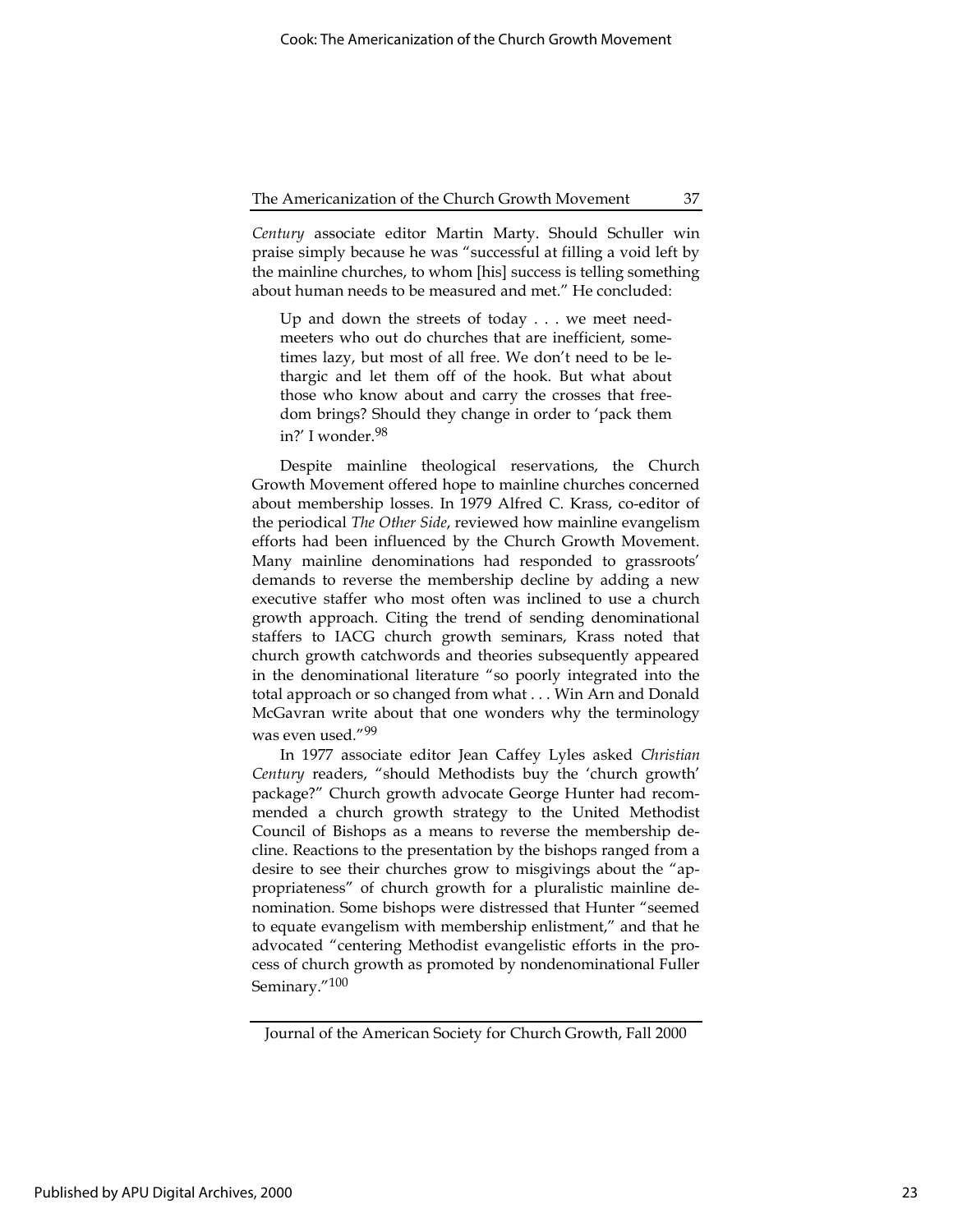#### 38 David L. Cook

In the most critical Christian Century stance up to that time, Lyles concluded: "The UMC and other mainline Protestant bodies may find that trying to compete with burgeoning evangelical churches is not the best use of their energies in this era." Rather they should acknowledge that "small is beautiful" and concentrate their energies on nurturing their congregations toward a deeper commitment to serve "a hurting world."101

Christian Century contributor Peter Monkres, seizing the "small is beautiful" motif, noted how often "we assume that growth is good, and bigger is better."102 He then concluded that since individuals are more important than institutions, "small is beautiful" and pastors should "build Christian community as if people mattered."103

This "smaller is better" mentality alarmed Christian Century editor at large William H. Willimon who countered: "that mainline churches stopped growing . . . because we decided to stop growing (emphasis his)." He continued, "we decided to get out of the business of making new disciples . . . our members [did not leave] in a huff because of our courageous social-action policies .

. . we simply stopped making new members."104

By the end of the 1970s Christian Century writers were expressing stronger criticisms toward the Church Growth Movement. United Methodist pastor John Robert McFarland viewed church growth churches as threats because the statistical count was most important. He insisted that these "churches" used "the meat-grinder approach to evangelism," creating "members" by squeezing people through certain holes to make them fit. Those who did not fit into the grinder's holes were discarded. According to McFarland: "No one in the growth . . . church seems to care about the discards. So long as the church is growing it is successful, regardless of how many persons get ground into religious dog food in the process."105

Chicago pastor Ralph H. Elliot warned of the "dangers of the church growth movement," wondering if it were possible for mainliners to maintain their identity as the church and be a "successful" institution at the same time. Thus, he believed the Church Growth Movement "to be one of the worst distortions of the church that American ingenuity, born of an outworn capitalist mentality ('if it succeeds, it is right'), could possibly de-

Journal of the American Society for Church Growth, Fall 2000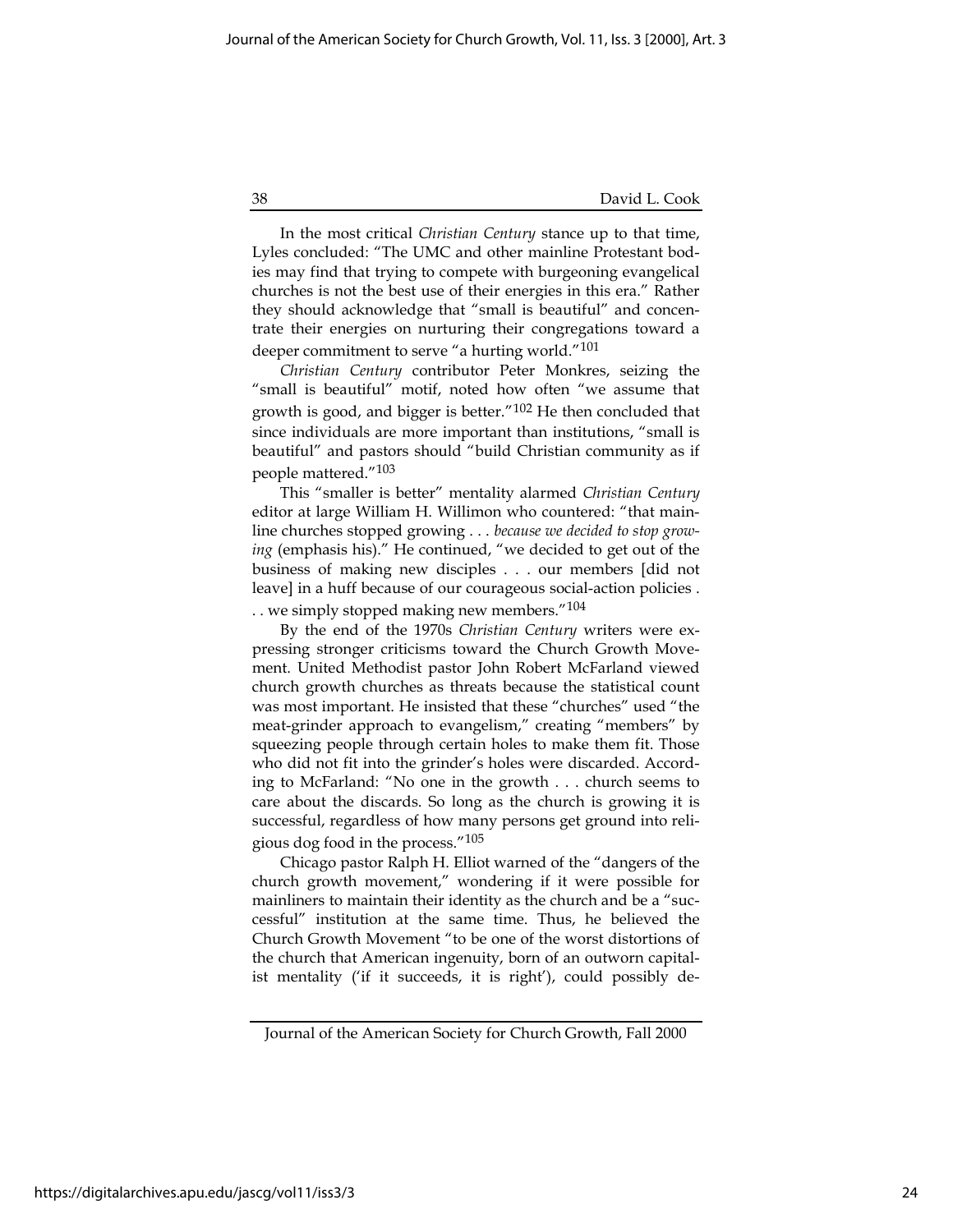# $vise$ ."106

If caution, bitter opposition, and controversy described The Christian Century's response to the Church Growth Movement, then support, dialogue, and receptivity described Christianity Today's response. Christianity Today provided the Church Growth Movement with a major platform to address evangelicals by featuring many articles about the movement.

# Early Christianity Today Support

Donald McGavran's views on missions were well received by Christianity Today readers. Although his earliest articles dealt exclusively with world missions, they helped prepare evangelicals for later acceptance of church growth American style.

The Americanization of the Church Growth Movement received a tremendous boost when SWM faculty responded to Christianity Today editor Harold Lindsell's request to write a series of articles enunciating church growth principles that would be used in conjunction with Key 73.107 These articles were the first exposure many readers to American church growth. McGavran introduced readers to the newly Americanized version of church growth, pointing out that "the acid test of evangelism is never numbers of decisions but growth of churches."108 Charles Kraft argued that styles of evangelism must vary because America was not a "cultural monolith" and offered that Key 73's goal might be: "that every group may hear and respond to the gospel message in a culturally appropriate way (emphasis his)."<sup>109</sup> Alan Tippett rejected the notion of "the resistant secular city" and advised that America was a very religious nation, even if many people participated in religious practices other that Christianity. He noted that "the problem of Key 73 is to discover why these people rejected the Church when religiously hungry."110 Finding inadequate Key 73's assumption that existing congregations are ends and not means, Ralph Winter argued that new congregations were needed since most church growth came "through new congregations, not enlarged ones."111 Arthur F. Glasser called for action, noting that "nothing reforms a church more quickly than for its members to break with their introversion, confess their sins, pray . . . for mercy and grace, and then reach out with the Gospel to their unsaved neighbors."<sup>112</sup> Wag-

Journal of the American Society for Church Growth, Fall 2000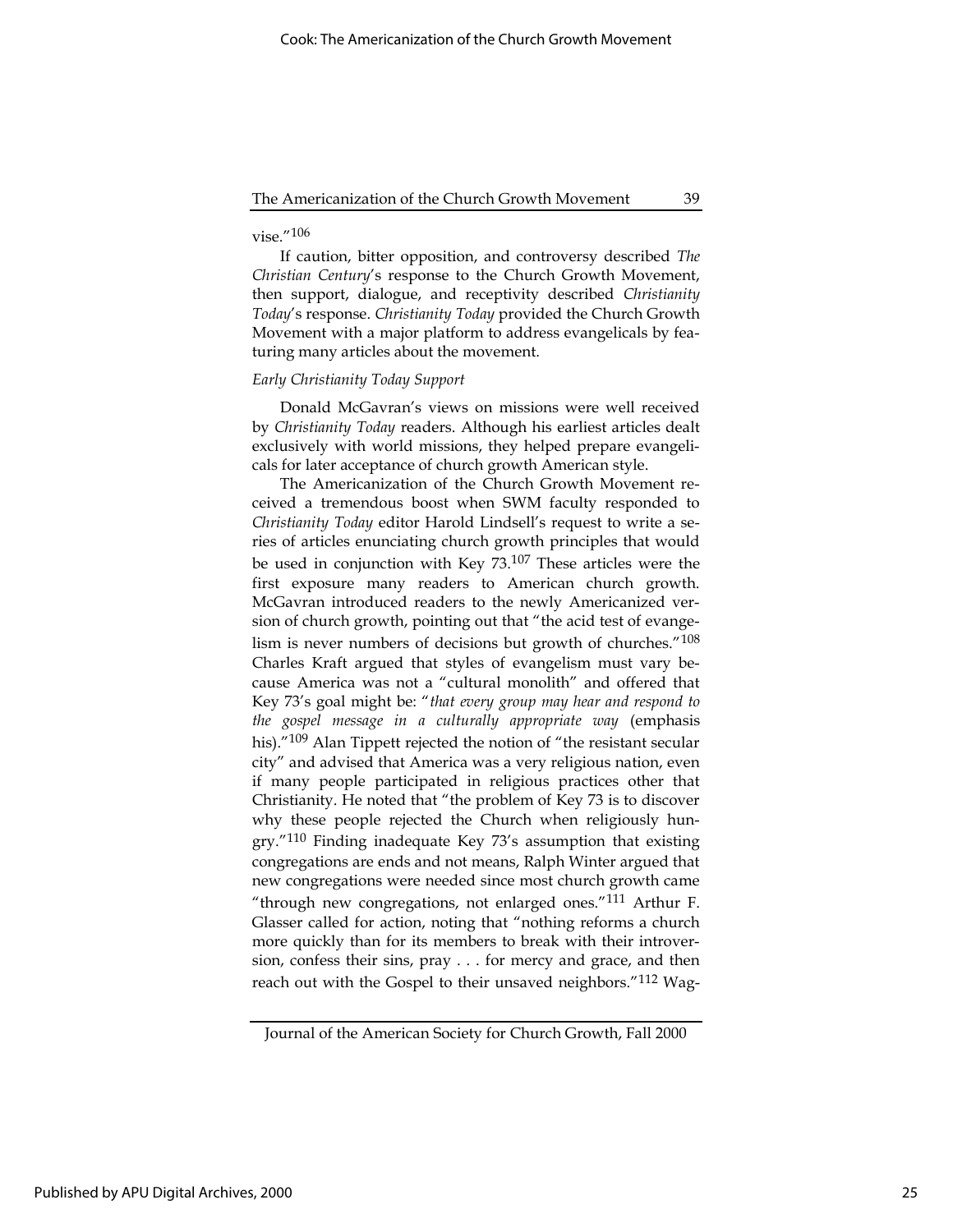ner faulted the Key 73 Congregational Resource Book for lacking the "one ingredient that . . . strategists in evangelism and mission [were] recognizing as essential to effective evangelism . . . diagnostic research."113

Many other Christianity Today articles featuring churchgrowth's point of view followed throughout the 1970s and into the 1980s. In 1976 Wagner asked "How 'Christian' Is America?", asserting that America was now a "mission field" and that the task of evangelization was yet unfinished. He predicted that "New and growing forces for evangelism plus unprecedented openness to the message bid fair to make this last quarter of the century a very exciting time to be an evangelical and an evangelistic Christian."114

In "Aiming at Church Growth in the Eighties," Wagner foresaw a bright future for the Church Growth Movement with American churches having "unprecedented opportunities for growth."115 He predicted that during the 1980s church growth would see: (1) mainline denominations reassess their priorities and establish evangelism and church planting as priorities, (2) evangelical denominations continue to grow following the lead of Pentecostals, (3) many local churches turn their decline around and start growing because they were willing to pay the price, and (4) see a new and exciting spirit of evangelism in churches.116

However, not all Christianity Today readers shared Wagner's optimism. Many evangelicals struggled over church growth's theology and methodology. Peninsula Bible Church pastor Ray Stedman expressed concern about the "validity of making numerical growth a kind of supreme measure of whether a church is succeeding or not." He affirmed that the church should demonstrate the quality of reconciliation"—one that mixes all castes, clans, creeds and races."117

Trinity Evangelical Divinity School world mission professor Arthur Johnson, a friendly Church Growth Movement critic, charged that "church growth principles [stressed] quantity over quality" and encouraged "reliance on human effort rather than the work of the Holy Spirit." He also expressed concern that church growth principles "implicitly [neglected] missionary work among people who are harder to reach" and encouraged "theological dilution by urging adaptations of the Gospel to ap-

Journal of the American Society for Church Growth, Fall 2000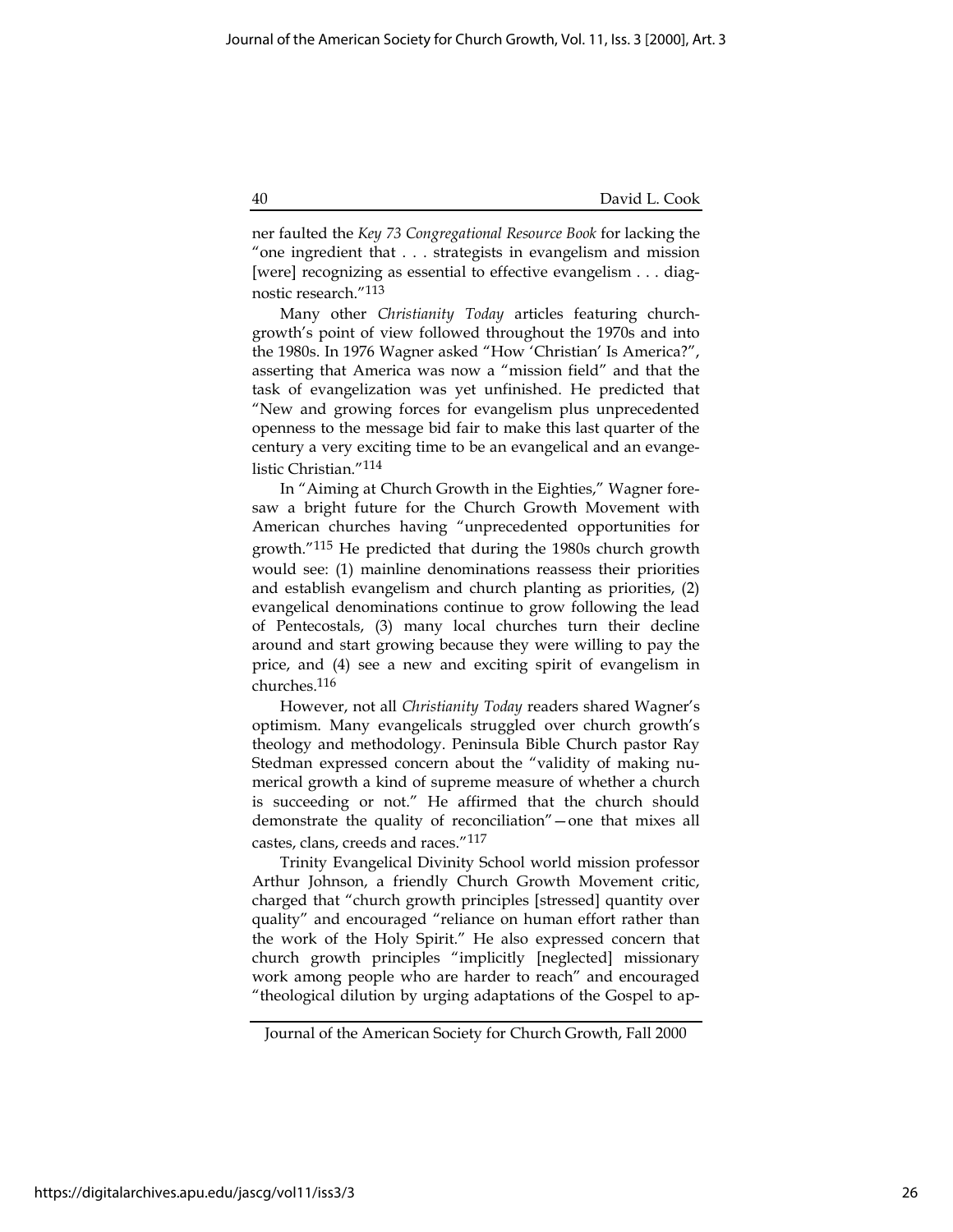peal to 'natural' cultural differences."118

While most Christianity Today reviews of church growth books were favorable, one reviewer, James Patterson, warned that Wagner's Look Out! The Pentecostals Are Coming read "like a propaganda piece."119 Presbyterian pastor Richard Allen Bodey found Your Church Can Grow "a disturbing book—disturbing for its truth, no less disturbing for its fallacies." Bodey remonstrated:

One can scarcely dispute Wagner's thesis that God wants churches to grow. And many of us in static or dying congregations are guilty, as he charges, of taking refuge in 'remnant theology.' But his idealization of the super-church lacks both scriptural sanction and empirical validity. A five-thousand-member congregation may feed a pastor's ego and project an image of success, but comparative studies . . . suggest that ten congregations of five hundred members each are apt to generate greater spiritual growth among the members.<sup>120</sup>

In the same review Bodey critiqued Schuller's book, Your Church Has Real Possibilities, deploring Sculler's formula for success as "adventuresome faith" combined "with professional salesmanship" and "more than a pinch of showmanship . . . in ministering to clearly identified human needs and hurts."<sup>121</sup> Schuller's pragmatism, that churches must "grow or perish," disturbed Bodey who explained: "For Schuller, the ultimate test of methods and programs seems to be their popular appeal."122

In an era of high profile and aggressive churches not all, even evangelical, were growing. The new-found interest in church growth prompted Nazarene pastor Grant Swank to write the article "No-Growth Guilt—What to Do When Your Cathedral Isn't Crystal." He reminded readers that "not every situation is going to produce a swelling congregation . . . There are many reasons why—some legitimate, some not." Swank offered three suggestions that might help these pastors: (1) an opportunity to be heard, (2) practical help instead of a quick fix, and (3) appreciation for the work of small-church pastors in difficult situations.123

Evangelical opposition to church growth differed in kind from that found in The Christian Century. While never as intense

Journal of the American Society for Church Growth, Fall 2000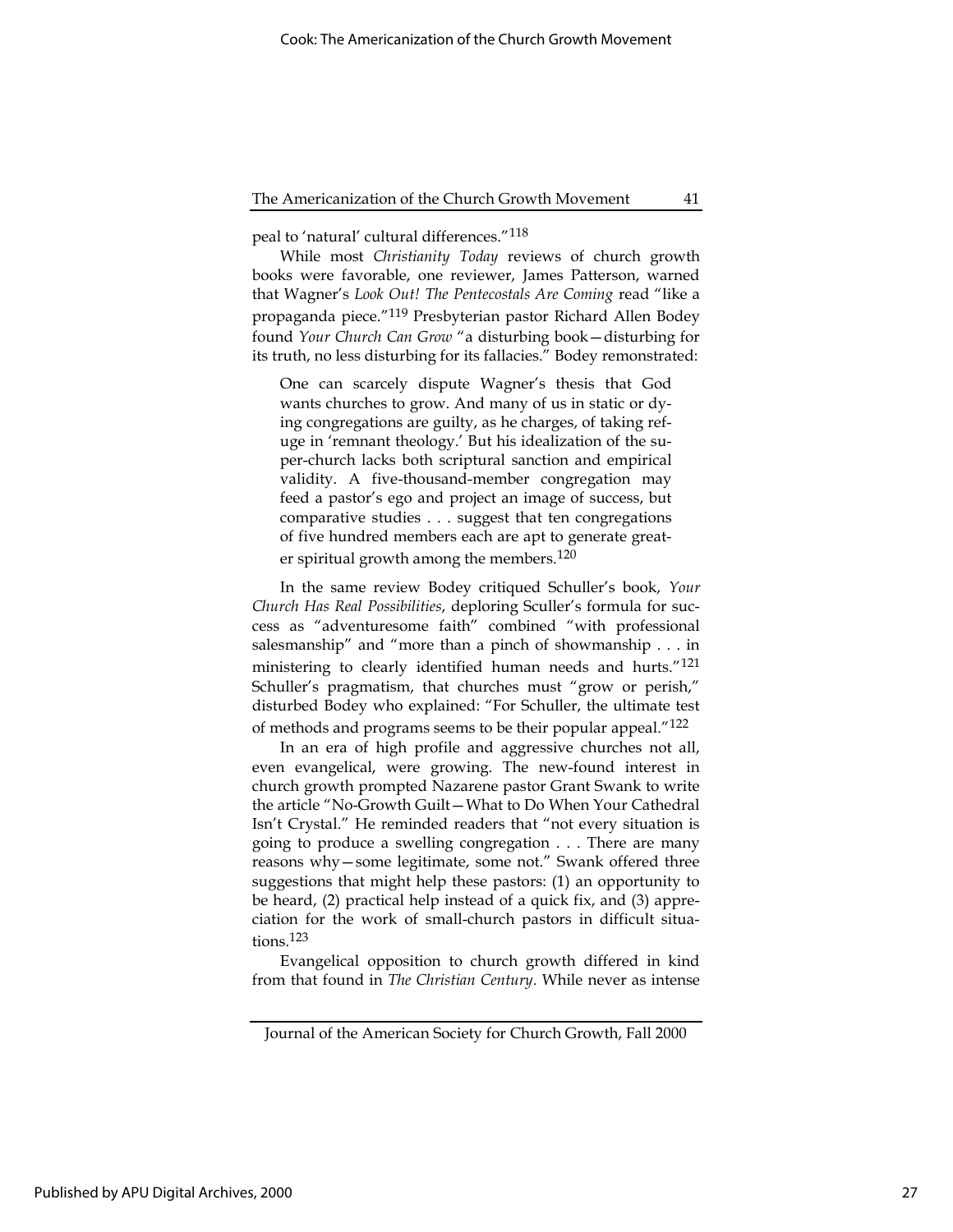and bitter, Christianity Today contributors struggled over "what" church growth did to the nature of the church. Although there were evangelical critics of church growth, Christianity Today generally affirmed the American Church Growth Movement. When Christianity Today, Inc. launched Leadership in 1980 as "a practical journal for church leaders," it maintained a close relationship with the Church Growth Movement. Notably, its editorial advisory board included several leaders closely tied to the Church Growth Movement including Win C. Arn, Robert H. Schuller, and C. Peter Wagner.<sup>124</sup> Not surprisingly, one early issue explored the relationship between "success and church growth."125 This offers compelling evidence of broad acceptance of church growth by evangelicals.

#### Acceptance of the Church Growth Movement

Widespread acceptance of the Church Growth Movement came almost two decades after McGavran and Wagner introduced church growth to a group of American pastors in 1972. According to Christianity Today, following a "wave of church growth bashing in the seventies, many of the movement's ideas had become virtual givens in the then-current discussions of church vitality."126 Church growth tools like demographic charts and membership projection graphs were prevalent in most evangelical churches and outright critics were hard to find by the 1990s. According to author Ken Sidey: "The change in attitudes [reflected] both the recognition by church leaders of the movement's real contributions, and the refinement of church growth ideas by its own practitioners."127

Mainline acceptance of the American Church Growth Movement was substantial by the early 1990s. Prompted by huge membership losses, the mainline denominations were forced to take a second look at church growth and were using church growth concepts although they often shunned the movement's terminology. In his consulting work with mainline churches, Herb Miller, executive director of the National Evangelistic Association, found that "almost 25 percent of the pastors were positive about church growth ideas, about 50 percent were interested, and the remaining 25 percent 'anti church growth'." Earlier surveys had revealed that only 5 percent were favorable and 20 percent interested.128 Miller cited three factors motivating main-

Journal of the American Society for Church Growth, Fall 2000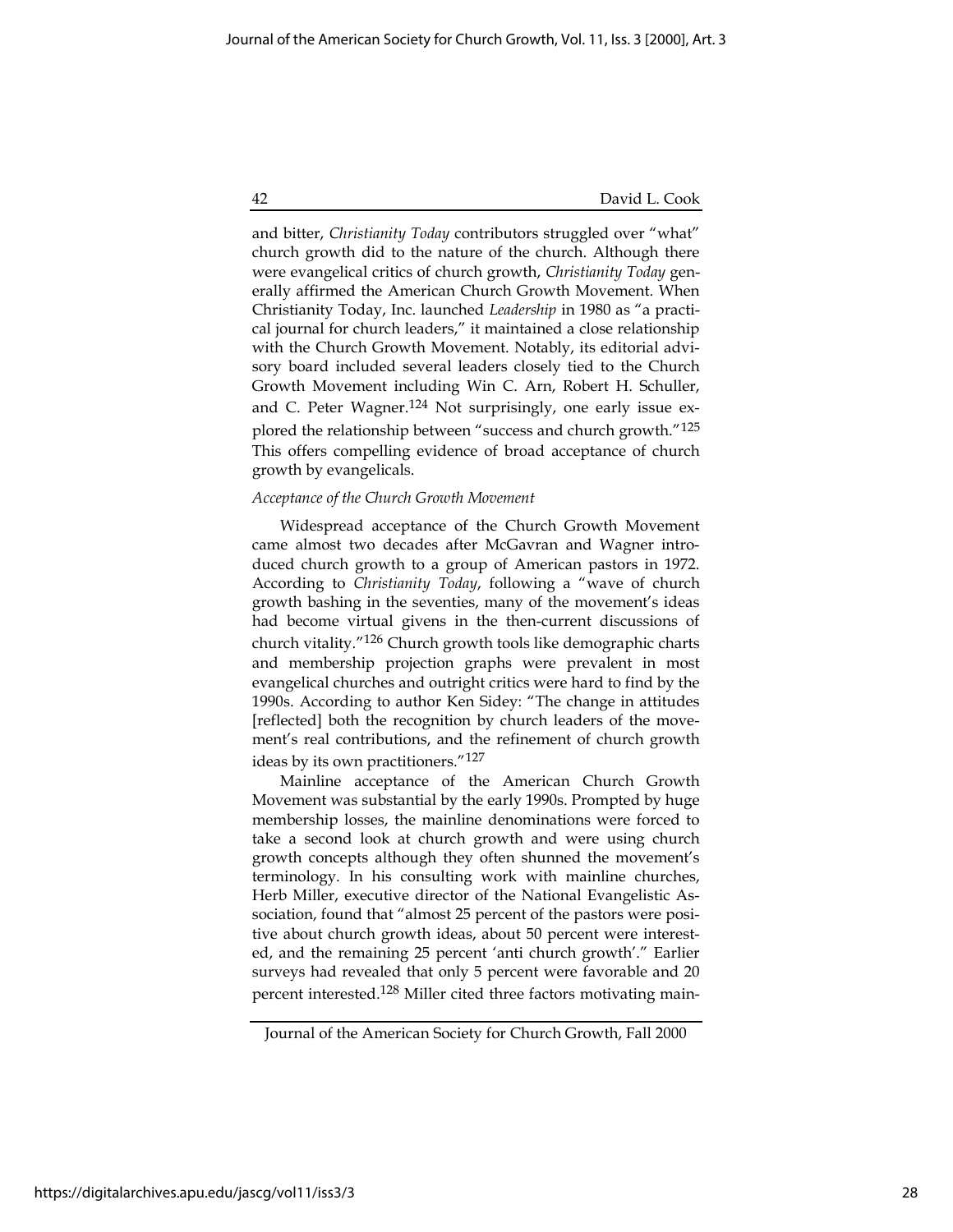line acceptance of church growth ideas: (1) the pervasiveness of church growth literature; (2) the endorsement of the movement by mainline churchmen, especially Methodist church expert Lyle Schaller; and (3) the decline of the denominations. Accordingly, the continual decline created a financial desperation that had a "sobering and painful effect" at the top of the denomination.<sup>129</sup>

#### Summary

The Americanization of the Church Growth Movement began when Donald McGavran and Peter Wagner taught such a class to eighteen students. Over the next decade, under McGavran's guidance, Wagner, Win Arn, and church growth theoreticians and practitioners adopted, adapted, and applied church growth ideas to the North American milieu. The Americanization of the Church Growth Movement redefined the American religious landscape, especially how the Church practiced evangelism. Conversely, the American religious environment affected the Church Growth Movement. Perhaps the best example of this dynamic was the movement's Pentecostalization. Consequently, church growth introduced many congregations to spiritual gifts and the dynamics of signs and wonders. By the early 1980s the spiritual dynamics of church growth were eclipsing the earlier dominance of the social science orientation of church growth.

Donald McGavran died in 1990 as the recognized patriarch of the Church Growth Movement. In 1984, Peter Wagner was installed as the first holder of the Donald A. McGavran Chair of Church Growth in the Fuller Theological Seminary School of World Mission and Institute for Church Growth. He now lives in Colorado Springs, Colorado, having moved on to establish the Wagner Leadership Institute. While his church growth writings remain influential, Wagner's interests have turned more and more to Pentecostal themes. Win Arn continued to apply church growth principles in a ministry to senior citizens until his retirement in the late 1990s.

#### Writer

Cook, David Lowell. Address: Westside United Methodist Church, 1010 West Maple Ave., Geneva, IL 36340. E-mail: revcook@iexalt.net. Title: Senior Minister. Rev. Cook graduated

Journal of the American Society for Church Growth, Fall 2000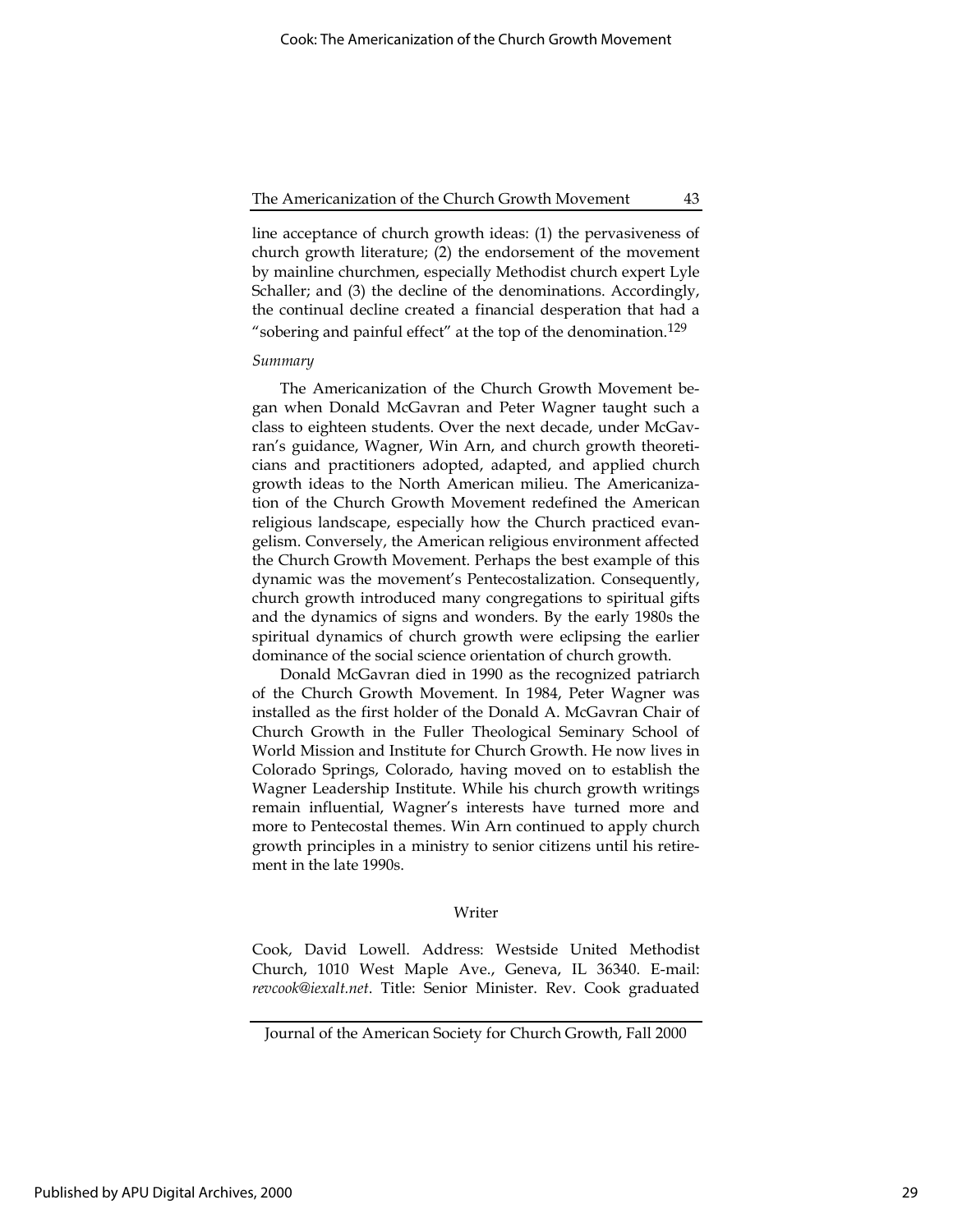from Asbury College, Wilmore, KY with a B.A. in Religious Education in 1983. He then graduated twice from Asbury Theological Seminary with a M.Div. (1986) and a Th.M. (1989). David also holds an M.A. degree in History from Auburn University. He also contributed the article, "The Church Growth Contributions of J. Waskom Pickett" for the inaugural issues of the Journal of the American Society for Church Growth.

#### NOTES

1. Lyle E. Schaller, foreword to Church Growth: Strategies That Work, by Donald A. McGavran and George G. Hunter, III (Nashville: Abingdon, 1980), 7.

2. Donald A. McGavran, Pasadena, to David L. Cook, Wilmore, 2 February 1989, copy in possession of author.

3. Alan Tippett, ed., God, Man, and Church Growth: A Festschrift in Honor of Donald Anderson McGavran (Grand Rapids: Eerdmans, 1973), 6-7.

4. Donald A. McGavran, review of "Christian Mass Movements in India" by J. W. Pickett, in Sahayak Patrika (Jubbalpore (Jabalpur), India), 21 February 1934, 2.

5. McGavran to David L. Cook.

6. David L. Cook, "The Church Growth Contributions of J. Waskom Pickett," Church Growth Journal of the North American Socie-

ty for Church Growth 1 (1990): 41-52.

7. Donald A. McGavran and George G. Hunter, III Church Growth: Strategies That Work, (Nashville: Abingdon, 1980), 14.

8. Donald A. McGavran, How Churches Grow: The New Frontiers of Mission (New York: Friendship, 1959), vii.

9. Donald A. McGavran, The Bridges of God: A Study in the Strategy of Missions (New York: Friendship Press, 1955).

10. Donald A. McGavran, to Sir Kenneth Grubb, 16 July 1954, Transcript in Special Collections, The Billy Graham Center, Wheaton College, Wheaton.

11. Vernon J. Middleton, "The Development of a Missiologist: The Life and Thought of Donald Anderson McGavran 1897 to 1965" (Ph.D. diss., Fuller Theological Seminary, 1989), 242, 283.

12. Daniel P. Fuller, Give the Winds a Mighty Voice: The Story of Charles E. Fuller (Waco: Word, 1972), 230-232.

13. C. Peter Wagner, Your Church Can Grow: Seven Vital Signs of a Healthy Church (Ventura: Regal, 1976), 14.

14. Chuck Miller, telephone interview by author, Tape recording, Lake Forest, California, 10 October 1997.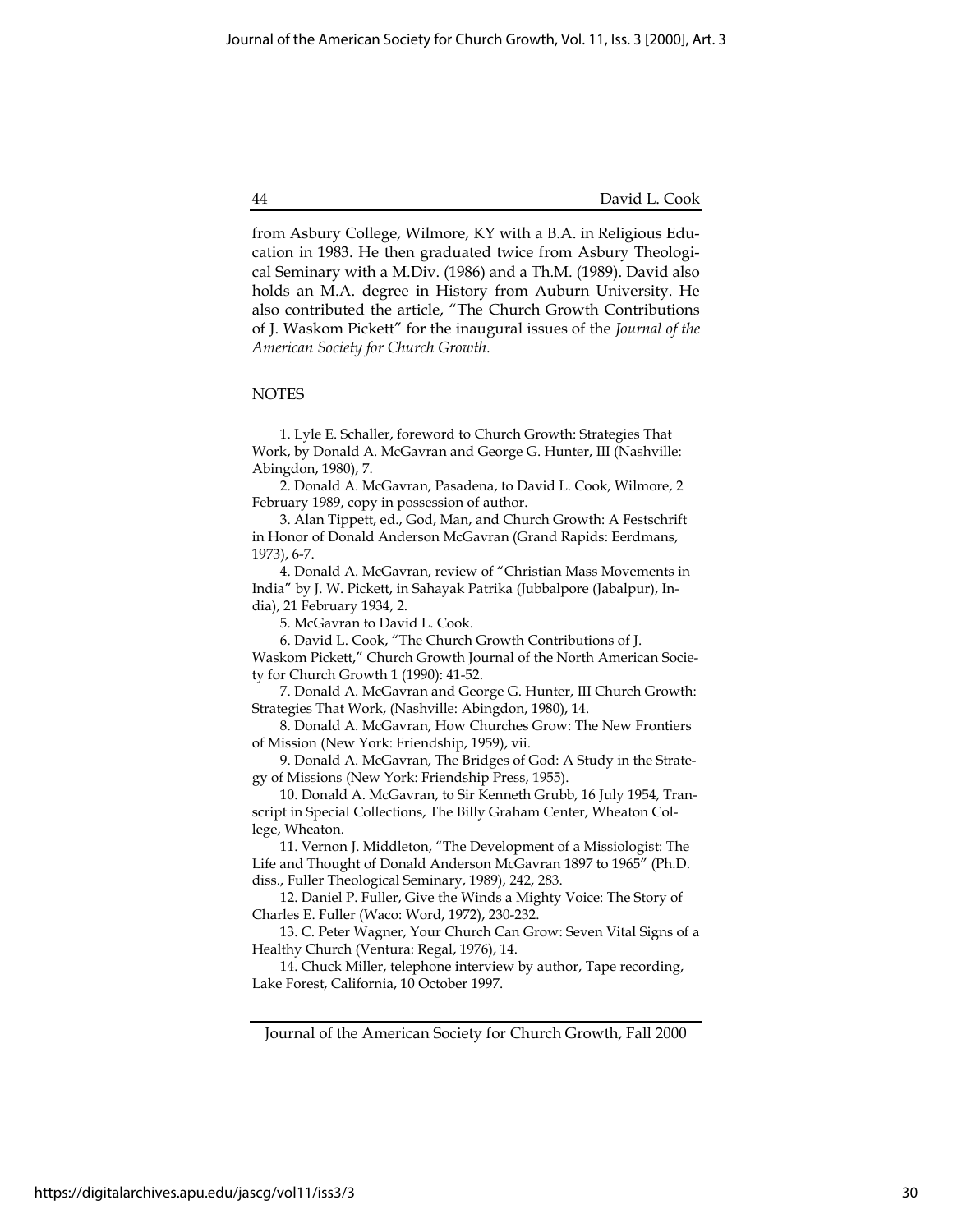15. Phillip E. Goble, telephone interview, 9 October 1997.

16. Wagner, Your Church Can Grow, 16. For more on Messianic Growth see Phillip E. Goble, Everything You Need to Grow a Messianic Yeshiua (Pasadena: William Carey Library, 1974).

17. Phillip E. Goble, telephone interview by author, New York, New York, 9 October 1997.

18. Donald A. McGavran, Understanding Church Growth, 2d ed. (Grand Rapids: Eerdmans, 1980), jacket.

19. C. Peter Wagner, "Church Growth is 30 Years Old, but . . . We've Only Just Begun," interview by Global Church Growth, Global Church Growth 1 (February-March 1985): 7.

20. C. Peter Wagner with Win Arn and Elmer Towns, State of the Art Wheaton: Tyndale House Publishers, 1986), 21.

21. Donald A. McGavran, Effective Evangelism: A Theological Mandate (Phillipsburg: Presbyterian and Reformed, 1988), 86, 87.

22. "Church Growth Research," Fuller Theological Seminary: Theology, World Mission, Psychology 1974-76 (Pasadena: Fuller Theological Seminary, 1975), 34.

23. Fuller Theological Seminary: Theology, Psychology, World Mission, 1978-80 (Pasadena: Fuller Theological Seminary, 1978), 38.

24. Thom S. Rainer, The Book of Church Growth: History Theology, and Principles (Nashville: Broadman, 1993), 55-56.

25. Doris Wagner, telephone interview by author, Tape recording, Colorado Springs, Colorado, 9 October 1997.

26. C. Peter Wagner, Leading Your Church to Growth: A Guidebook for Clergy and Laity (Ventura: Regal, 1984), 9.

27. C. Peter Wagner, Your Church Can Be Healthy (Nashville: Abingdon, 1979).

28. C. Peter Wagner ed. with Win Arn, and Elmer Towns, Strategies for Church Growth: Tools for Effective Mission and Evangelism (Ventura: Regal, 1987).

29. C. Peter Wagner, "Church Growth Research: The Paradigm and its Applications," in Understanding Church Growth and Decline: 1950- 1978, ed. Dean R. Hoge and David A. Roozen (New York: Pilgrim, 1979), 17.

30. C. Peter Wagner and Bob Waymire, The Church Growth Survey Handbook (Milpitas: Global Church Growth Bulletin), 1984.

31. C. Peter Wagner, Our Kind of People: The Ethical Dimensions of Church Growth in America (Atlanta: John Knox, 1979).

32. Tom Nees, "Evangelism Without the Gospel: Church Growth in Our Kind of People," Sojourners, February, 1979, 27.

33. C. Peter Wagner, Church Growth and the Whole Gospel: A Biblical Mandate (New York: Harper & Row, 1981).

34. J. Herbert Kane, The Christian World Mission: Today and Tomorrow (Grand Rapids: Baker Book House, 1981), 212.

Journal of the American Society for Church Growth, Fall 2000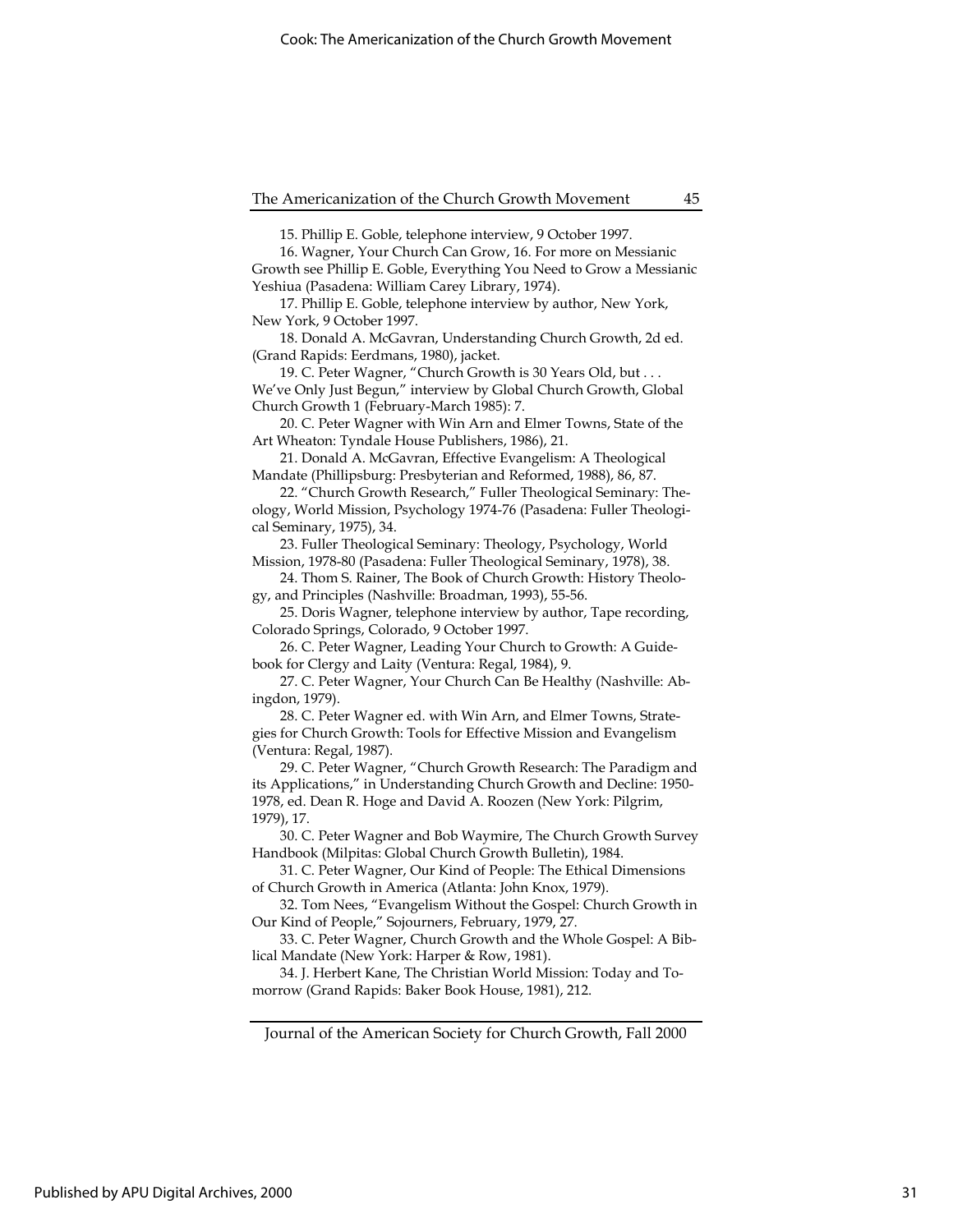35. Donald A. McGavran, "For Such a Time As This" Unpublished address delivered at School of Missions publicity banquet, Pasadena, 3 February 1970, quoted in Wagner, Frontiers in Mission Strategy, 60.

36. C. Peter Wagner, Spreading the Fire: A New Look at Acts— God's Training Manual for Every Christian (Ventura: Regal, 1994), 61- 62.

37. C. Peter Wagner, foreword to The Spirit said "Grow": The Astounding Worldwide Expansion of Pentecostal and Charismatic Churches by Vinson Synan (Monrovia: MARC, 1992), i.

38. Wagner published these findings in: C. Peter Wagner, Look Out! The Pentecostals Are Coming (Glendale: Regal, 1973).

39. C. Peter Wagner, Signs & Wonders Today: The Story of Fuller Theological Seminary's Remarkable Course on Spiritual Power (Altamonte Springs: Creation House, 1987), 44.

40. C. Peter Wagner, foreword to Power Evangelism, x. John Wimber with Kevin Springer, Power Healing (San Francisco: Harper & Row, 1987) x.

41. C. Peter Wagner, The Third Wave of the Holy Spirit (Ann Arbor: Servant Books, 1988), 27.

42. Wimber's ideas are summarized in Power Evangelism and Power Healing.

43. Wagner, Signs & Wonders Today, 3-11.

44. Ibid. For information on the seminary's reaction to the controversy, see Lewis B. Smeades, ed., Ministry and the Miraculous: A case study at Fuller Theological Seminary (Pasadena: Fuller Theological Seminary, 1987).

45. C. Peter Wagner, "A Third Wave?," Pastoral Renewal (July/ August 1983): 4-5.

46. Stanley M. Burgess and Gary B. McGee, ed. Dictionary of Pentecostal and Charismatic Movements (Grand Rapids: Zondervan, 1988), s.v. "Church Growth," by C. Peter Wagner.

47. C. Peter Wagner, How to Have a Healing Ministry without Making Your Church Sick (Ventura: Regal, 1988).

48. Wagner, The Third Wave. C. Peter Wagner, and F. Douglas Pennoyer, ed., Wrestling with Dark Angels (Ventura: Regal, 1990); C. Peter Wagner, Engaging the Enemy (Ventura: Regal, 1990); C. Peter Wagner, Prayer Shield: How to Intercede for Pastors, Christian Leaders and Others on the Frontiers (Ventura: Regal, 1992); C. Peter Wagner, Warfare Prayer: How to seek God's Power and Protection in the Battle to Build His Kingdom (Ventura: Regal, 1992); C. Peter Wagner, ed. Breaking Strongholds in Your City: How to Use Spiritual Mapping to Make Your Prayers More Strategic, Effective, and Targeted (Ventura: Regal, 1993).

49. Wagner, Spreading the Fire; C. Peter Wagner, Lighting the World: A New Look at Acts—Bringing the Gospel to Every Nation and

Journal of the American Society for Church Growth, Fall 2000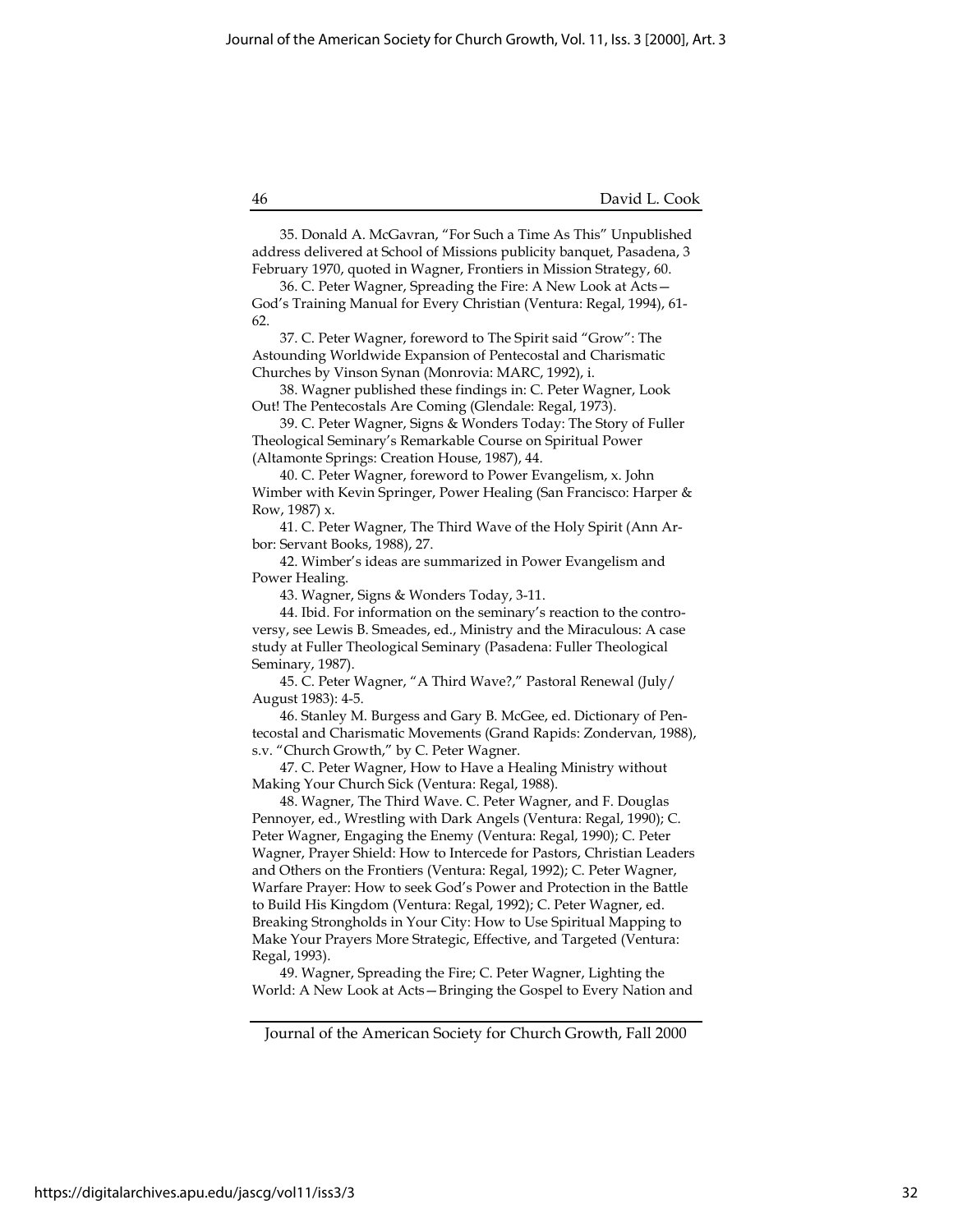Every People (Ventura: Regal, 1995); and C. Peter Wagner, Blazing the Way: A New Look at Acts—Sharing God's Power through out the World (Ventura: Regal, 1995).

50. C. Peter Wagner, Church Planting for a Greater Harvest (Ventura: Regal, 1990).

51. McGavran and Arn, Ten Steps for Church Growth, 10, 12.

52. Charles Arn, telephone interview by author, Tape recording, Monrovia, California, 21 January 1998.

53. McGavran and Arn, Ten Steps for Church Growth, 13.

54. Donald A. McGavran, "Still Building the"Bridges of God": An Interview with Donald McGavran," Interview by Global Church Growth, Global Church Growth, 5/6 (September-October/November-December 1984): 391.

55. McGavran and Arn, Ten Steps for Church Growth, 13.

56. Charles Arn, telephone interview, 21 January 1998.

57. Charles Arn, telephone interview by author, Tape recording, Monrovia, California, 7 July 1997.

58. Win Arn, "What a Church Growth Seminar Can Do for Your Church," Church Growth: America, January-February 1976, 10.

59. Charles Arn, telephone interview, 21 January 1998.

60. "Advanced Growth Seminars [Advertisement]," Church

Growth: America, March-April 1976, 11; "Advanced Growth Seminars Grow," Church Growth: America, January-February 1979, 3.

61. Charles Arn, telephone interview, 21 January 1998.

62. Charles Arn, Donald McGavran, and Win Arn, Growth: A New Vision for the Sunday School (Pasadena: Church Growth, 1980).

63. McGavran and Arn, Back to Basics in Church Growth, jacket. 64. Win Arn, The Church Growth Ratio Book (Pasadena: Church

Growth, 1979).

65. Win Arn and Charles Arn, The Master's Plan for Making Disciples: How Every Christian Can Be an Effective Witness Through an Enabling Church (Pasadena: Church Growth, 1982).

66. Win Arn, Carroll Nyquist, and Charles Arn, Who Cares About Love? (Pasadena: Church Growth, 1986).

67. Win Arn, ed. The Pastor's Church Growth Handbook, Vol. I (Pasadena: Church Growth, 1979); Win Arn, ed. The Pastor's Church Growth Handbook, Vol. II (Pasadena: Church Growth, 1982); Win Arn, The Pastor's Manual for Effective Ministry (Pasadena: Church Growth, 1992).

68. Win Arn and Charles Arn, Age Wave: A Handbook for Effective Ministry with Senior Adults (Grand Rapids: Baker, 1993); Win Arn, Catch the Age Wave (Grand Rapids: Baker, 1993).

69. Charles Arn, telephone interview by author, Tape recording, Monrovia, California, 7 July 1997.

70. "The Institute for American Church Growth . . . Pioneers in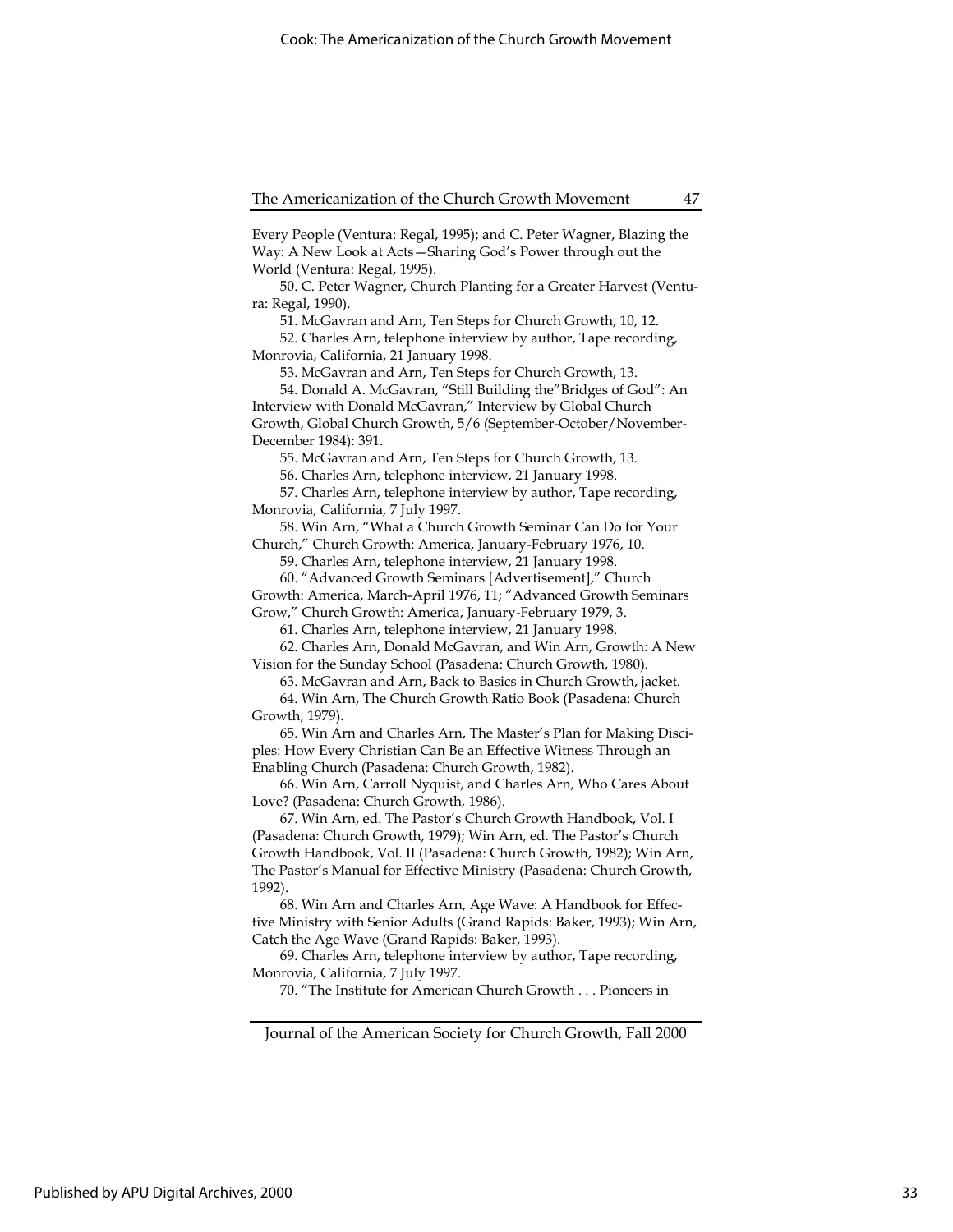48 David L. Cook

Journal of the American Society for Church Growth, Fall 2000 Helping Churches Grow," Church Growth Resource News, Fall 1981, 5. 71. Win Arn, Arcadia, California, to author, Hurtsboro, Alabama, 19 July 1997. The church growth films produced by Arn are: Exploring the Churches of Revelation - Series (1971), Building the Church - Series (1972), How to Grow a Church (1973), Reach Out and Grow (1974), Helping the Church Grow (1975), . . . and They Said It Couldn't Be Done! (1975), Planned Parenthood for Churches (1976), The Gift of Love (1978), Discover Your Gifts (1979), . . . But, I'm Just a Layman (1979), The Great Commission Sunday School (1980), For the Love of Pete (1980), The Possibility Sunday School (1981), A Church is Born (1982), See You Sunday? (1982), The Ministers (1983), A Matter of Urgency (1984), Who Cares About Love? - Series (1985), In His Steps . . . "What Would Jesus Do?" (1987), Maximum Christianity (1989), and Live Long and Love It! (1990). 72. For a listing of the kits see Church Growth, Inc, Helping People and Churches Grow (Pasadena: Church Growth, Inc., n.d.). 73. Dr. Gary McIntosh, telephone interview by author, Tape recording, San Bernardino, California, 13 October 1997. 74. E. LeRoy Lawson and Tetsunao Yamamori, Church Growth: Everybody's Business (Cincinnati: New Life, 1975). 75. Paul Benjamin, The Growing Congregation (Lincoln: Lincoln Christian College, 1972). 76. Waldo J. Werning, Vision and Strategy for Church Growth (Chicago: Moody, 1977). 77. Charles L. Chaney and Ron S. Lewis, Design for Church Growth (Nashville: Broadman, 1977). 78. Foster H. Shannon, The Growth Crisis in the American Church: A Presbyterian Case Study (South Pasadena: William Carey Library, 1977). 79. Wayne B. Williamson, Growth and Decline in the Episcopal Church (Pasadena: William Carey Library, 1978). 80. D. Dewayne Davenport, The Bible Says Grow: Church Growth Guidelines for Church of Christ (Williamstown: Church Growth/Evangelism Seminar, 1978). 81. Paul Orjala, Get Ready to Grow (Kansas City: Beacon Hill, 1978). 82. George G. Hunter, The Contagious Congregation: Frontiers in Evangelism and Church Growth (Nashville: Abingdon, 1979). 83. Roland E. Griswold, By Hook & Crook: Evangelism For the 80's (Charlotte: Advent Christian General Conference of America, 1981). 84. "Books Books Books," Church Growth Bulletin 12 (March 1976): 521. 85. J. B. A. Kessler, Jr., "Hindrances to Church Growth," International Review of Missions 57 (July 1968): 298. 86. Robert T. Coote, "Is 'Church Growth' on the Right Track?,"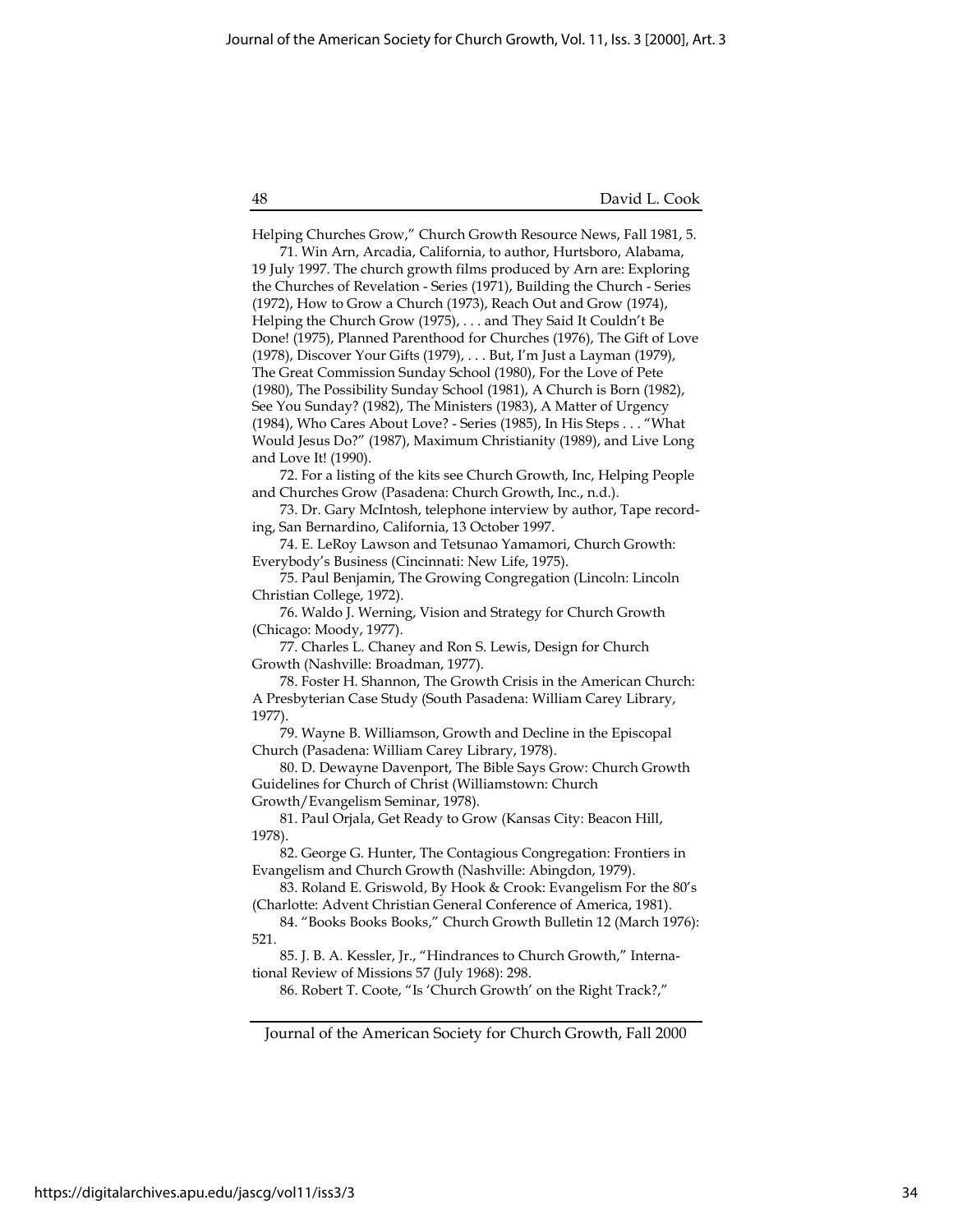Eternity, June 1975, 50.

87. Wilburn T. Thomas, "News of the Christian World: Consultation on Church Growth," The Christian Century, 4 September 1963, 1083.

88. "Key 73: A Grasp of Grace?," The Christian Century 3 January 1973, 4.

89. Dean M. Kelly, Why Conservative Churches Are Growing (New York: Harper & Row, 1972).

90. Ibid., 83.

91. Dean M. Kelly, "Growing Churches Meet People's Needs for Ultimate Meaning in Their Lives," The Christian Century, 1 May 1974, 478.

92. Thomas R. McFaul, "'Strictness' and Church Membership," The Christian Century, 3 March 1974, 284.

93. Kelly, "Growing Churches Meet People's Needs," 479.

94. Wilfred Bockelman, "The Pros and Cons of Robert Schuller," The Christian Century, 20-27 August 1975, 732.

95. Ibid.

96. Ibid., 732.

97. Browne Barr, "Finding the Good at Garden Grove," The Christian Century, 4 May 1977, 424.

98. Martin E. Marty, "Memo: How to Succeed at Success," The Christian Century, 8-15 June 1977, 575.

99. Alfred C. Krass, "What the Mainline Denominations Are Doing in Evangelism," The Christian Century, 2 May 1979, 493.

100. Jean Caffey Lyles, "Should Methodists Buy the 'Church

Growth' Package?," The Christian Century, 28 December, 1977, 1214. 101. Ibid.

102. Peter Monkres, "Small Is Beautiful: Churches as if People Mattered," The Christian Century, 10 May 1978, 292-293.

103. Ibid., 293.

104. William H. Willimon, "To Stop or Start a Fire," The Christian Century, 23 September 1981, 924-925.

105. John Robert McFarland, "The Threat to Mainline Churches," The Christian Century, 16 September, 1981, 907, 908.

106. Ralph H. Elliot, "Dangers of the Church Growth Movement," The Christian Century, 12-19 August 1981, 799-801. For a reader's response see C. Wayne Zunkel, "Countering Critics of the church Growth Movement," The Christian Century, 7 October 1981, 997-998. Elliot's thought is more fully expressed in: Ralph H. Elliot, Church Growth That Counts (Valley Forge: Judson, 1982).

107. Harold Lindsell, "Editor's Note . . .," Christianity Today, 19 January 1973, 3.

108. Donald A. McGavran, "The Dividends We Seek," Christianity Today, 19 January 1973, 4.

Journal of the American Society for Church Growth, Fall 2000